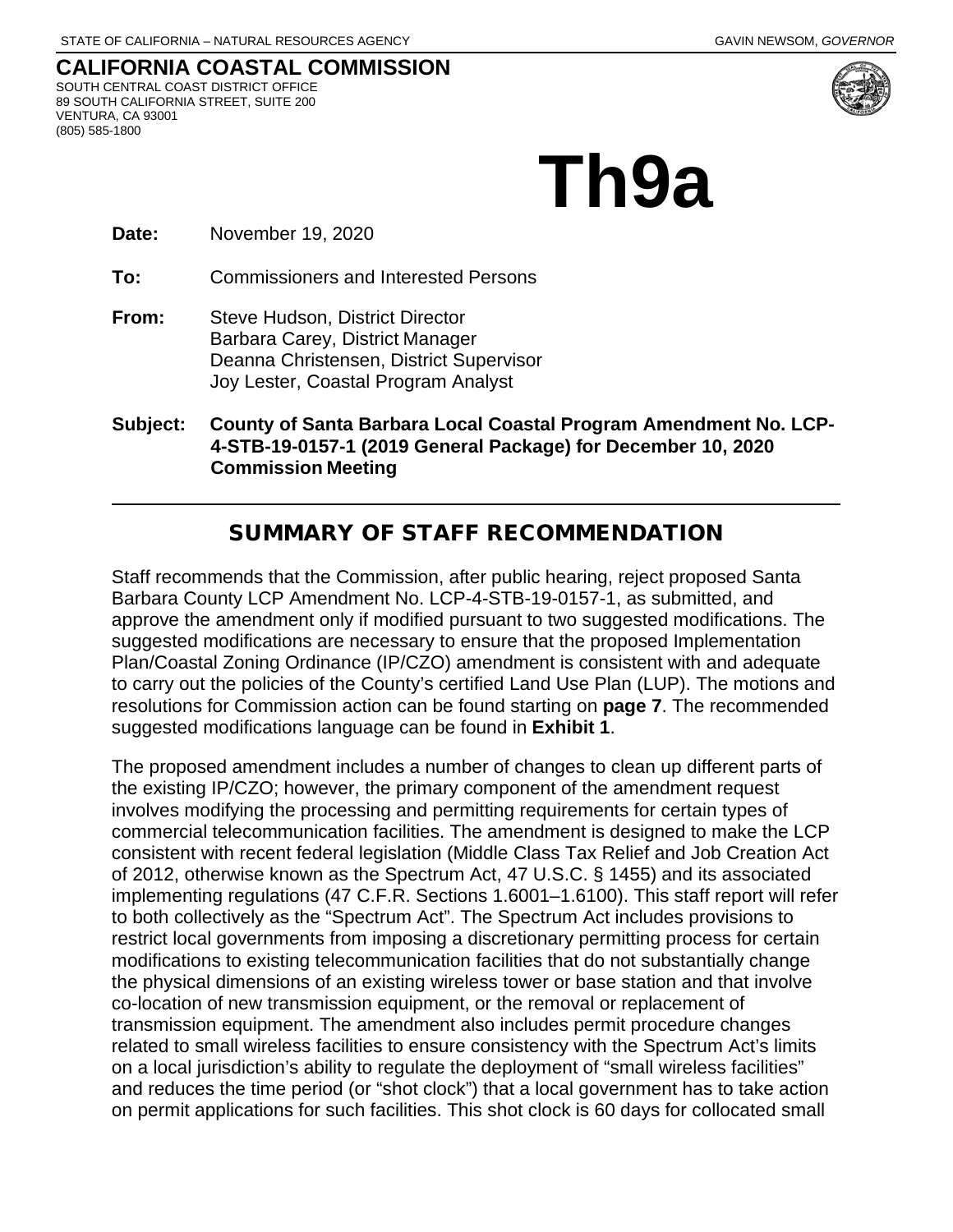wireless facilities and 90 days for locating small wireless facilities on new structures.

The Commercial Telecommunications section of the existing IP/CZO (Section 35-144F) currently divides telecommunications facilities into four categories or "tiers." Tier 1 projects, which are non-exempt temporary facilities and hub sites that are located within an existing building and do not require new construction, are required to obtain Coastal Development Permits (CDPs) that can be approved by the Planning Director without a public hearing in some cases (unless the facility is in the appeals jurisdiction of the Coastal Commission and a public hearing is not waived or is requested). Tier 2 projects consist of certain very small facilities, tenant improvements, and collocated facilities and are required to obtain a Development Plan (a discretionary permit) in addition to a CDP. These may be approved by the Director without a public hearing in some cases, unless a public hearing is requested, in which case a noticed public hearing would be held before the Zoning Administrator or the Planning Commission. Tier 3 and Tier 4 projects consist of the larger and more complex telecommunication projects that require a Conditional Use Permit (CUP) in addition to a CDP that must be approved by the Zoning Administrator or the Planning Commission in a noticed public hearing.

The primary issues raised by the amendment request relate to the proposed changes to the CDP and public hearing procedures for certain Tier 1 and Tier 2 commercial telecommunication projects designed to expedite these projects to meet the federal deadlines discussed above. The proposed amendment would add a new Tier 1 project category (1(b)) to the tiered permitting structure of IP/CZO Section 35-144F for commercial telecommunication facilities to allow for modifications to an existing eligible wireless telecommunication facility with a ministerial Zoning Clearance action. As provided in the Spectrum Act and proposed in this amendment, an eligible facility request can only modify an existing wireless facility that has already been permitted by the County for such use, and that involves either the collocation of new transmission equipment or the removal or replacement of transmission equipment, as long as the proposed modifications would not "substantially change" the physical dimensions of the existing wireless tower or base station, as defined by the Spectrum Act. Federal law requires local governments to approve eligible Spectrum Act facility modifications within 60 days of application submittal. To meet this deadline, the County proposes to process these Tier 1(b) Spectrum Act facility modification projects through a ministerial Zoning Clearance, rather than a CDP, in order to expedite these projects to meet the federal deadline. However, a Zoning Clearance is not a type of CDP action under the County's IP/CZO and not all facility modifications that qualify as Tier 1(b) projects may be exempt from the requirement to obtain a CDP pursuant to the County's certified IP/CZO, the Coastal Act, and the Commission's Regulations. Section 35-51B of the County's IP/CZO and Section 13253 of the Commission's Regulations identify the classes of development associated with improvements to existing structures that require a CDP because they involve a risk of adverse environmental effect.

Facility modifications that involve collocation of new transmission equipment or the removal or replacement of transmission equipment in certain locations can have the potential to result in impacts to coastal resources. The modifications can impact public views of the coast and the ocean, or if located within or immediately adjacent to environmentally sensitive habitat areas (ESHA), can result in both direct and/or indirect impacts to surrounding habitat and wildlife, such as creating a predator perch, shadow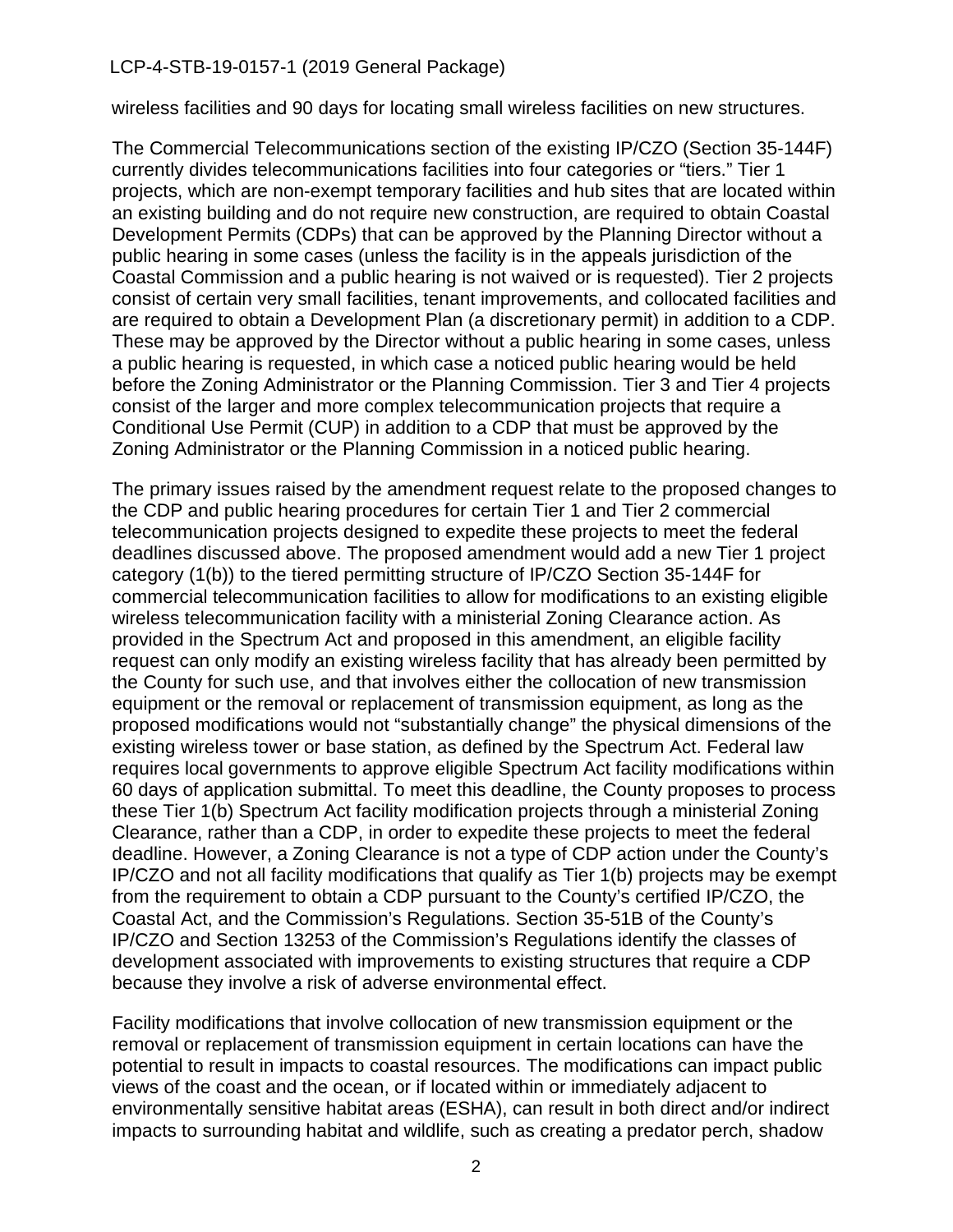effects, or noise disturbance. Projects that involve a risk of such impacts require approval of a CDP because it is through the review and approval of a CDP that the policies of the certified LCP are invoked, impacts are assessed, project alternatives are considered, and mitigation measures are incorporated. Without this process, adequate coastal resource protection cannot be assured. Therefore, to be consistent with the permitting requirements of the LCP and Coastal Act, and to adequately protect coastal resources, Staff is recommending Suggested Modification 1 to clarify that a CDP is required for Tier 1(b) Spectrum Act facility modifications, unless they are determined to be exempt from the requirement to obtain a CDP. When a CDP is required for eligible Tier 1(b) projects, it can be approved by the Director without a public hearing, unless the facility is in the appeals jurisdiction of the Coastal Commission and a public hearing is not waived by County staff or a hearing is requested by a member of the public. In cases where a facility modification is proposed within the appeals jurisdiction of the Coastal Commission, the County would need to process the application more quickly in order to comply with the 60-day deadline for County action under federal law and to account for the potential need for a public hearing under the LCP if a hearing is requested by a member of the public receiving notice of the County's decision to waive the hearing requirement ("noticed recipient").

The proposed amendment also includes expanding the scope of telecommunication facilities that may be processed as Tier 2(a) projects through a Director-approved Development Plan and CDP. Instead of Tier 2(a) projects being limited to "very small facilities" in non-residential zones only, the proposed amendment would allow slightly larger "small wireless facilities" in all zones, including residential zones, subject to size limitations and additional standards as defined by the FCC Order. Currently, for all wireless facilities proposed within residential zones, no matter how small the facility, they are classified as Tier 4 projects that require a major CUP and CDP with a public hearing before the County or the Montecito Planning Commission. The proposed amendment would serve to streamline the permit process for small wireless facilities in order to comply with the requirements of the FCC Order. Although the proposed amendment includes size limitations regarding what facilities may be processed as a Tier 2(a) project, instead of a Tier 3 or 4 project, the maximum allowable height for any antennas and associated support structures for such facilities would not change, and the requirement for a CDP would not change. The only difference is in how the permit is processed and the hearing requirement.

The proposed amendment would also revise the public hearing requirement for all eligible Tier 2 projects (small wireless facilities, tenant improvements, and collocated facilities) to remove the ability for a noticed recipient to request a public hearing. As such, the proposed amendment would allow Director-level approval of the CDP and Development Plan for Tier 2 projects without an opportunity for public hearing upon request. However, Section 13566 of the Commission's regulations requires public participation in the form of at least one public hearing for all appealable CDP's, and Section 30624.9 of the Coastal Act only allows public hearing requirements to be waived for minor development that meets certain requirements after public notice is provided. Section 30624.9 also provides for public participation in the form of a public hearing if a noticed recipient requests a hearing. To comply with the public hearing mandate of the Coastal Act for CDP's, Staff is recommending Suggested Modifications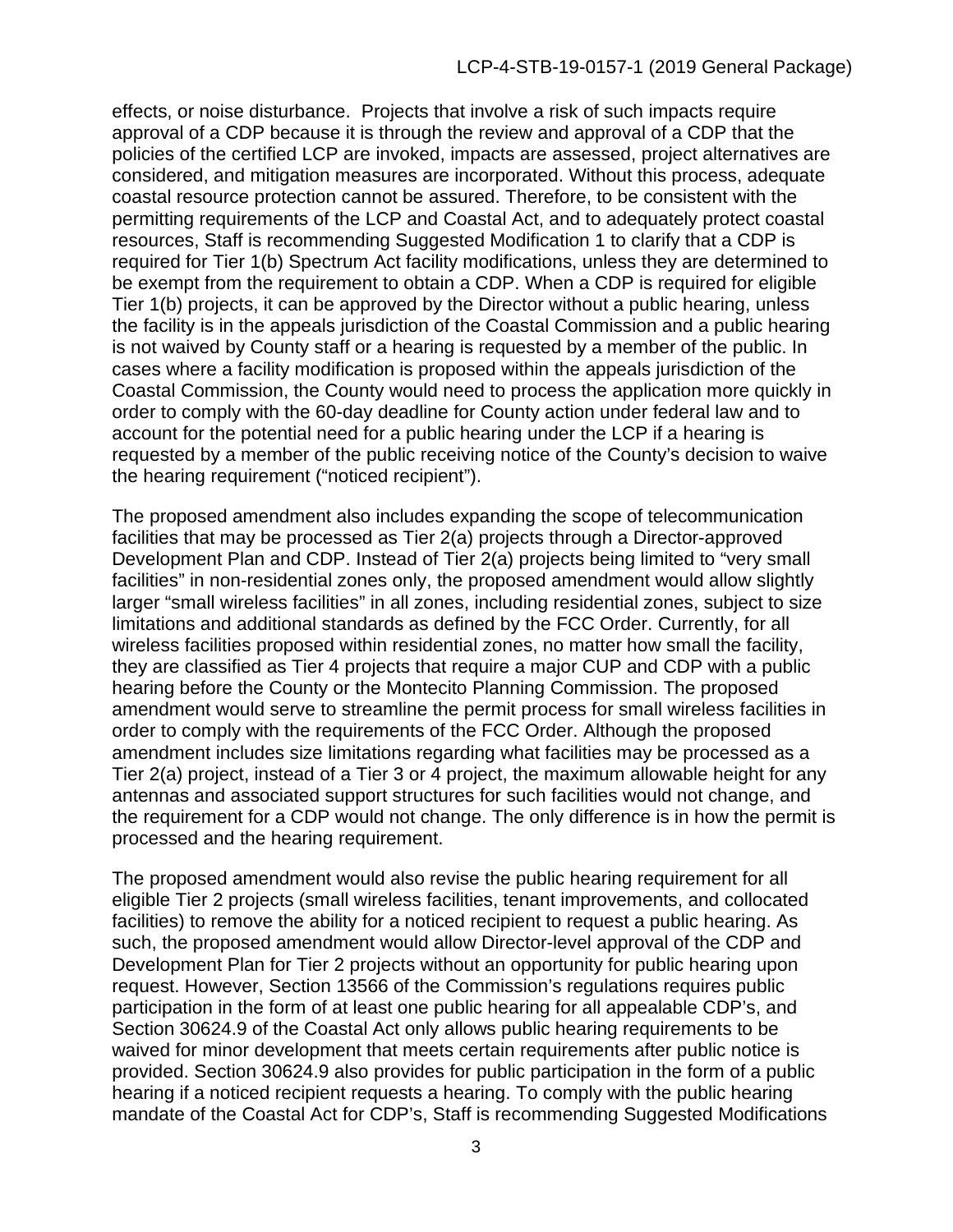1 and 2 to restore the public hearing requirement and noticing language for Tier 2 project applications that is proposed to be deleted from Subsection B of Section 35- 144F (Commercial Telecommunications Facilities) and Section 35-181.8 (Contents of Notice) of the County's IP/CZO. These sections provide that the Director shall act as the decision-maker on a Development Plan and CDP for Tier 2 projects, unless a public hearing is requested. Public notice of a Director-level decision must be mailed 10 days prior to the Director's decision, and if a public hearing is requested during that time, the Director will not take an action on the project and the project will be heard by the Zoning Administrator or the Planning Commission in a noticed public hearing. Suggested Modifications 1 and 2 also clarify that this hearing provision is only applicable to facilities that are appealable to the Coastal Commission since the Coastal Act requires at least one public hearing to be held for appealable development if one is requested. In cases where a Tier 2 facility is proposed within the appeals jurisdiction of the Coastal Commission, the County would need to process the application more quickly in order to comply with the 60 and 90 day deadlines for County action under federal law and to account for the potential need for a public hearing under the LCP if a hearing is requested by a noticed recipient. The suggested modifications were developed in cooperation with County staff.

For the reasons described in this report, Staff recommends that the Commission find the proposed IP/CZO amendment, only if modified as suggested, consistent with and adequate to carry out the policies of the County's certified LUP and related Coastal Act requirements.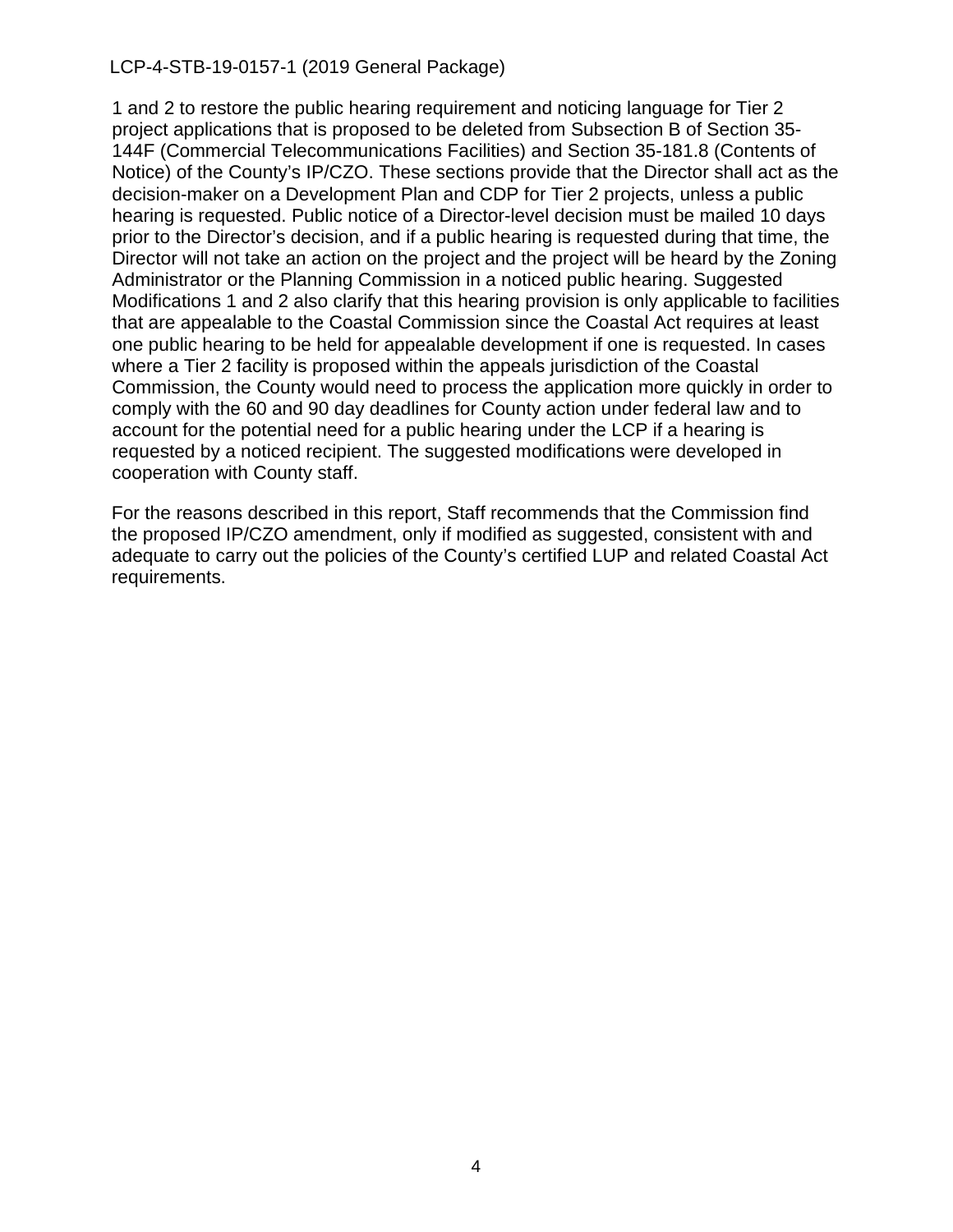# Table of Contents

| STAFF RECOMMENDATION, MOTIONS, AND RESOLUTIONS FOR THE<br>II. |                                                                                      |
|---------------------------------------------------------------|--------------------------------------------------------------------------------------|
|                                                               |                                                                                      |
|                                                               |                                                                                      |
| III. FINDINGS FOR DENIAL, AS SUBMITTED, AND APPROVAL OF THE   |                                                                                      |
|                                                               |                                                                                      |
|                                                               |                                                                                      |
|                                                               |                                                                                      |
|                                                               |                                                                                      |
|                                                               |                                                                                      |
|                                                               |                                                                                      |
|                                                               | B. Certification of the Implementation Plan Amendment with Suggested Modifications 8 |

## **EXHIBITS**

[Exhibit 1 - Suggested Modifications to the Proposed Coastal Zoning Ordinance Amendment](https://documents.coastal.ca.gov/reports/2020/12/Th9a/Th9a-12-2020-exhibits.pdf) Exhibit 2 – County of Santa Barbara Ordinance No. 5095 - Proposed Amendment Text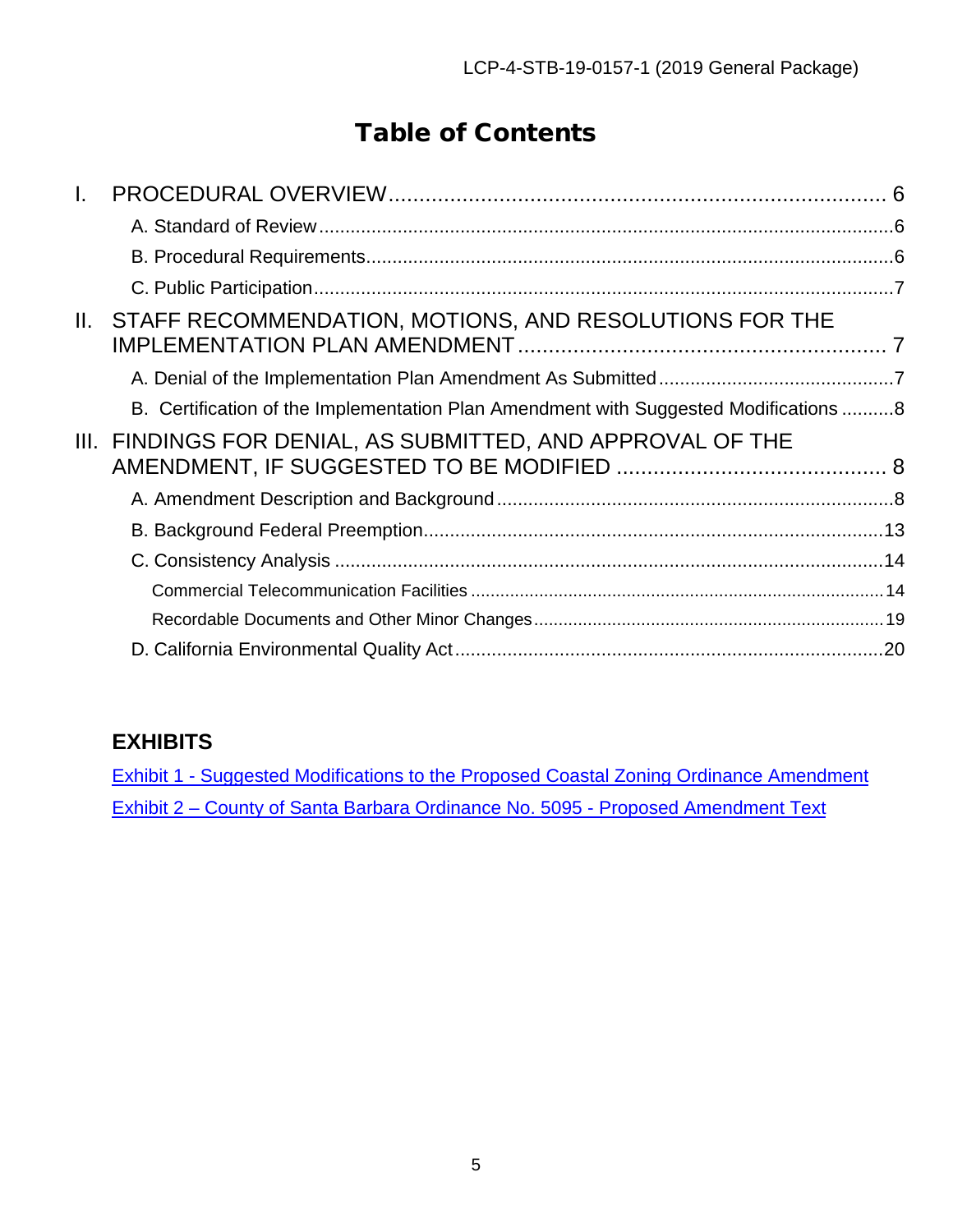## <span id="page-5-0"></span>**I. PROCEDURAL OVERVIEW**

### <span id="page-5-1"></span>**A. Standard of Review**

The Coastal Act provides:

*The local government shall submit to the Commission the zoning ordinances, zoning district maps, and, where necessary, other implementing actions that are required pursuant to this chapter…*

*…The Commission may only reject ordinances, zoning district maps, or other implementing action on the grounds that they do not conform with, or are inadequate to carry out, the provisions of the certified land use plan. If the Commission rejects the zoning ordinances, zoning district maps, or other implementing actions, it shall give written notice of the rejection, specifying the provisions of the land use plan with which the rejected zoning ordinances do not conform, or which it finds will not be adequately carried out, together with its reasons for the action taken. (Section 30513)*

*The Commission may suggest modifications… (Section 30513)*

The standard of review for the proposed amendment to the Implementation Plan/Coastal Zoning Ordinance (IP/CZO) component of the County of Santa Barbara's certified Local Coastal Program (LCP), pursuant to Sections 30513 and 30514 ("proposed amendments to a certified [LCP] shall be submitted to, and processed by, the commission in accordance with the applicable procedures … specified in Sections 30512 and 30513…") of the Coastal Act, is that the Commission must approve it unless the proposed IP/CZO amendment is not in conformance with, or is inadequate to carry out, the provisions of the Land Use Plan (LUP) portion of the certified County of Santa Barbara LCP. All Chapter 3 policies of the Coastal Act have been incorporated in their entirety in the certified County of Santa Barbara LUP as guiding policies pursuant to Policy 1-1 of the LUP.

### <span id="page-5-2"></span>**B. Procedural Requirements**

If the Commission certifies the LCP amendment as submitted, no further Board of Supervisors action will be necessary pursuant to Section 13544(b)(2) of Title 14 of the California Code of Regulations. Should the Commission deny the LCP Amendment, as submitted, without suggested modifications, no further action is required by either the Commission or the Board of Supervisors, and the LCP amendment is not effective, pursuant to Section 13542(f). Should the Commission deny the LCP Amendment, as submitted, but then approve it with suggested modifications, then the Board of Supervisors may consider accepting the suggested modifications and submitting them by resolution to the Executive Director for a determination that the Board of Supervisors' acceptance is consistent with the Commission's action. In that scenario, pursuant to Section 13544(c) of Title 14 of the California Code of Regulations, the modified LCP Amendment will become final at a subsequent Commission meeting if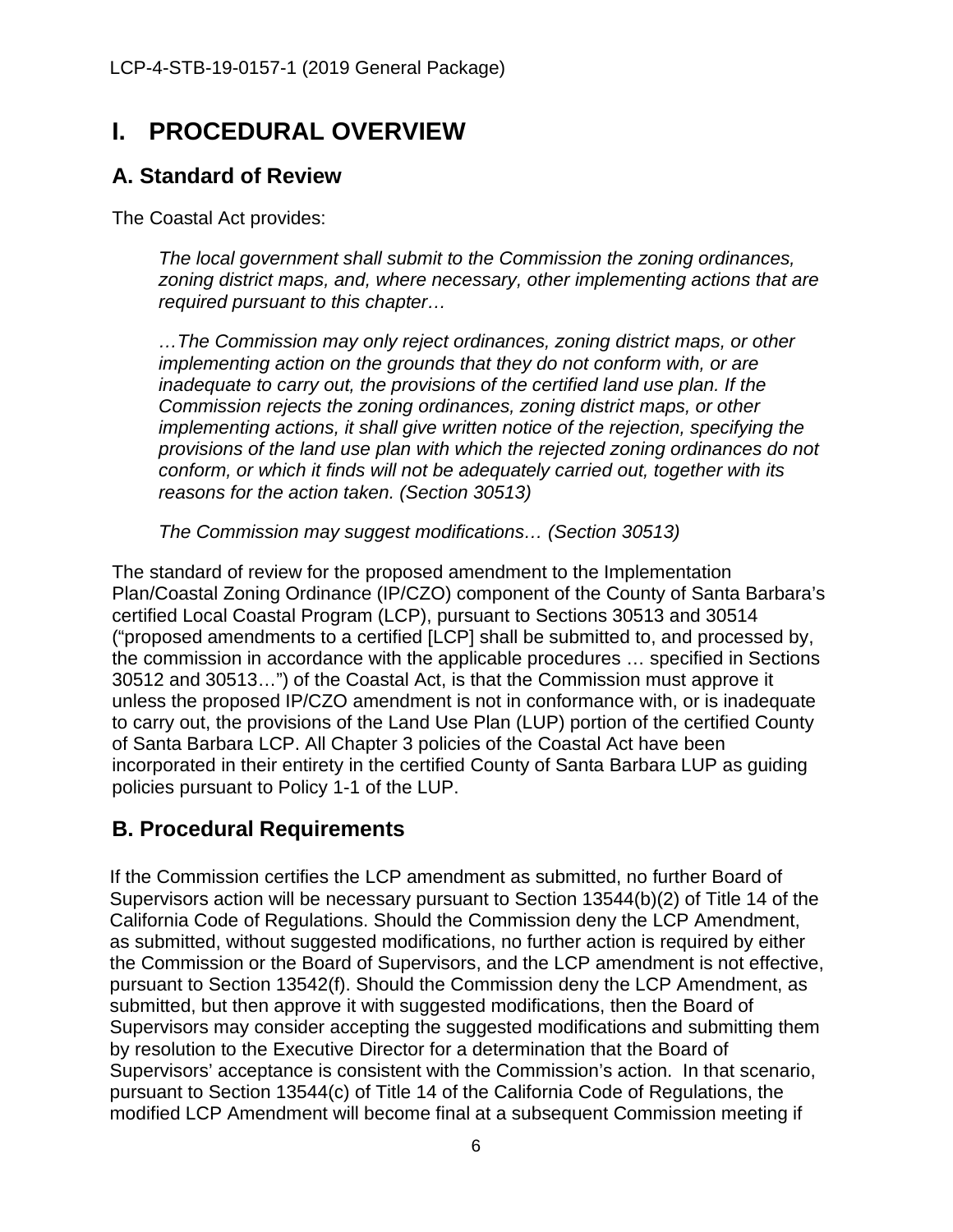the Commission concurs with the Executive Director's Determination that the Board of Supervisors' action in accepting the suggested modifications approved by the Commission for this LCP Amendment is legally adequate. If the Board of Supervisors does not accept the suggested modifications within six months of the Commission's action, then the LCP amendment remains uncertified and not effective within the coastal zone.

### <span id="page-6-0"></span>**C. Public Participation**

Section 30503 of the Coastal Act requires the provision of maximum opportunities for public input in preparation, approval, certification and amendment of any LCP. The County held a series of public hearings regarding the amendment. The hearings were noticed to the public consistent with Section 13515 of Title 14 of the California Code of Regulations. Notice of the Commission's consideration of the subject amendment has been distributed to all known interested parties.

## <span id="page-6-1"></span>**II. STAFF RECOMMENDATION, MOTIONS, AND RESOLUTIONS FOR THE IMPLEMENTATION PLAN AMENDMENT**

Following public hearing, staff recommends the Commission adopt the following resolutions and findings. The appropriate motion to introduce the resolution and a staff recommendation is provided prior to each resolution.

### <span id="page-6-2"></span>**A. Denial of the Implementation Plan Amendment As Submitted**

#### MOTION I:

#### **I move that the Commission reject County of Santa Barbara Implementation Plan Amendment No. LCP-4-STB-19-0157-1 as submitted.**

#### STAFF RECOMMENDATION OF REJECTION:

Staff recommends a **YES** vote. Passage of this motion will result in rejection of Implementation Plan Amendment No. LCP-4-STB-19-0157-1 and the adoption of the following resolution and findings. The motion passes only by an affirmative vote of a majority of the Commissioners present.

#### RESOLUTION TO DENY CERTIFICATION OF THE IMPLEMENTATION PLAN AMENDMENT AS SUBMITTED:

The Commission hereby **denies** certification of the County of Santa Barbara's Implementation Plan/Coastal Zoning Ordinance Amendment No. LCP-4-STB-19-0157-1, as submitted, and adopts the findings set forth below on grounds that the Implementation Plan Amendment, as submitted, does not conform with, and is inadequate to carry out, the provisions of the certified Land Use Plan. Certification of the Implementation Plan amendment would not meet the requirements of the California Environmental Quality Act, as there are feasible alternatives and mitigation measures that would substantially lessen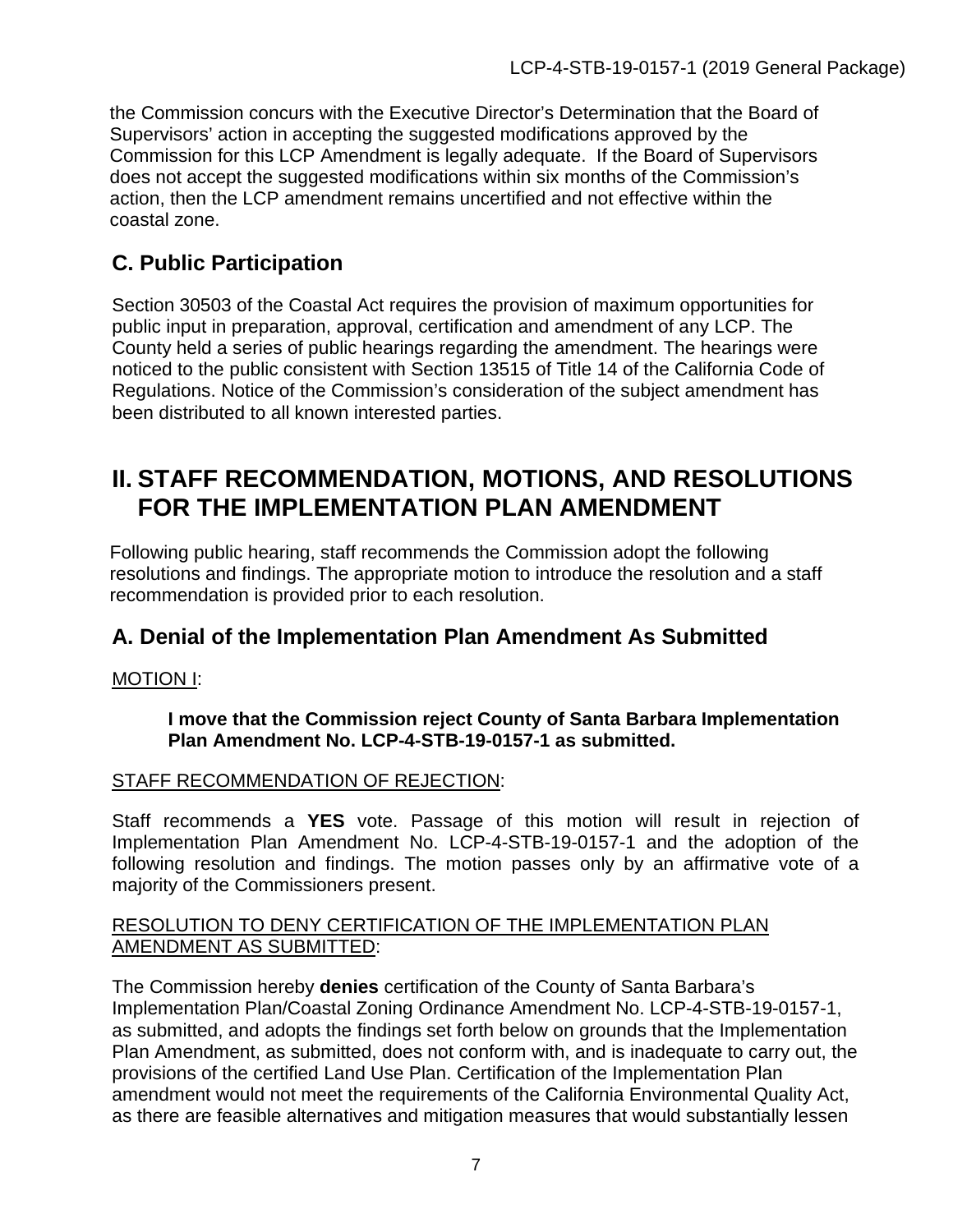the significant adverse impacts on the environment that will result from certification of the Implementation Plan Amendment as submitted.

### <span id="page-7-0"></span>**B. Certification of the Implementation Plan Amendment with Suggested Modifications**

#### MOTION II:

**I move that the Commission certify County of Santa Barbara Implementation Plan Amendment No. LCP-4-STB-19-0157-1 if it is modified as suggested in this staff report.**

#### STAFF RECOMMENDATION TO CERTIFY WITH SUGGESTED MODIFICATIONS:

Staff recommends a **YES** vote. Passage of this motion will result in certification of Implementation Plan Amendment No. LCP-4-STB-19-0157-1 with suggested modifications and the adoption of the following resolution and findings. The motion passes only by an affirmative vote of a majority of the Commissioners present.

#### RESOLUTION TO CERTIFY WITH SUGGESTED MODIFICATIONS:

The Commission hereby **certifies** the County of Santa Barbara Implementation Plan Amendment No. LCP-4-STB-19-0157-1, if modified as suggested, and adopts the findings set forth below on grounds that the Implementation Plan Amendment with the suggested modifications conforms with, and is adequate to carry out, the provisions of the certified Land Use Plan. Certification of the Implementation Plan Amendment, if modified as suggested, complies with the California Environmental Quality Act, because either 1) feasible mitigation measures and/or alternatives have been incorporated to substantially lessen any significant adverse effects of the Implementation Plan Ordinance Amendment on the environment, or 2) there are no further feasible alternatives and mitigation measures that would substantially lessen any significant adverse impacts on the environment.

## <span id="page-7-1"></span>**III. FINDINGS FOR DENIAL, AS SUBMITTED, AND APPROVAL OF THE AMENDMENT, AS SUGGESTED TO BE MODIFIED**

The following findings support the Commission's denial of the proposed Implementation Plan/Coastal Zoning Ordinance (IP/CZO) Amendment as submitted, and approval of the Implementation Plan/Coastal Zoning Ordinance (IP/CZO) Amendment if modified as indicated in **[Exhibit 1 \(Suggested Modifications\)](https://documents.coastal.ca.gov/reports/2020/12/Th9a/Th9a-12-2020-exhibits.pdf)** of this staff report. The Commission hereby finds and declares as follows:

### <span id="page-7-2"></span>**A. Amendment Description and Background**

The County of Santa Barbara is requesting an amendment to the IP/CZO portion of its certified Local Coastal Program (LCP) to implement new regulations and revisions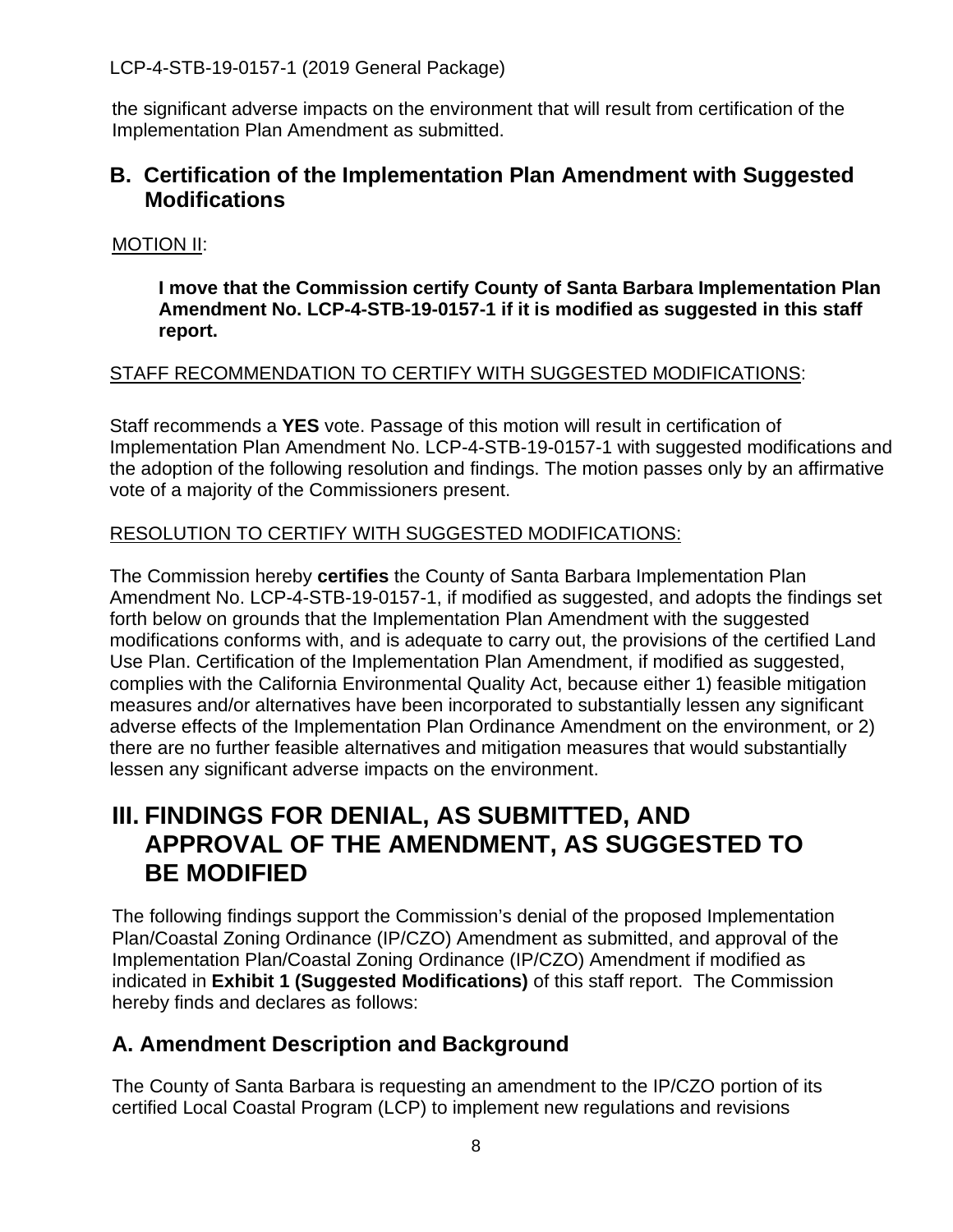regarding commercial telecommunications facilities, recordable documents, time extensions, and to make other minor corrections and revisions. The full text of the County's proposed changes to the IP/CZO are included as [Exhibit 2](https://documents.coastal.ca.gov/reports/2020/12/Th9a/Th9a-12-2020-exhibits.pdf) of this report, and are summarized below:

#### **Commercial Telecommunications Facilities**

The proposed amendment would modify processing and permitting requirements for certain types of commercial telecommunication facilities. The amendment is designed to be consistent with recent federal legislation (Middle Class Tax Relief and Job Creation Act of 2012, otherwise known as the Spectrum Act, 47 U.S.C. § 1455) which includes provisions to restrict local governments from imposing a discretionary permit process for certain modifications to existing telecommunication facilities that do not substantially change the physical dimensions of an existing wireless tower or base station and that involve co-location of new transmission equipment, or the removal or replacement of transmission equipment. The amendment also includes permit procedure changes related to small wireless facilities to ensure consistency with a new Federal Communications Commission Order. On September 26, 2018, the FCC adopted the Declaratory Ruling and Third Report and Order 18-133 (FCC Order) and promulgated 47 C.F.R. Sections 1.6001–1.6100 in order to implement the above legislation. For the purposes of this report, the Spectrum Act and its implementing regulations will be referred to collectively as the "Spectrum Act." The Spectrum Act limits a local jurisdiction's ability to regulate the deployment of "small wireless facilities." It establishes new standards for permit fees and aesthetic requirements for small wireless facilities, and reduces the time period (or "shot clock") that a local government has to take action on permit applications for such facilities—60 days for collocated small wireless facilities and 90 days for locating small wireless facilities on new structures.

The Commercial Telecommunications section of the existing IP/CZO (Section 35-144F) currently divides telecommunications facilities into four categories or "tiers." Tier 1 projects, which are non-exempt temporary facilities and hub sites that are located within an existing building and do not require new construction, are required to obtain Coastal Development Permits (CDPs) that can be approved by the Planning Director without a public hearing in some cases (unless the facility is in the appeals jurisdiction of the Coastal Commission and a public hearing is not waived by the County or a hearing is requested by a member of the public). Tier 2 projects consist of certain very small facilities, tenant improvements, and collocated facilities and are required to obtain a Development Plan (a discretionary permit) in addition to a CDP that may be approved by the Planning Director without a public hearing in some cases (unless a public hearing is requested). Public notice of a Director-level decision must be mailed 10 days prior to the Director's decision, and if a public hearing is requested during that time, the Director will not take an action on the project and the project will be heard by the Zoning Administrator or the Planning Commission in a noticed public hearing. Tier 3 and Tier 4 projects consist of larger and more complex telecommunication projects that require a Conditional Use Permit (CUP) in addition to a CDP that must be approved by the Zoning Administrator or the Planning Commission in a noticed public hearing.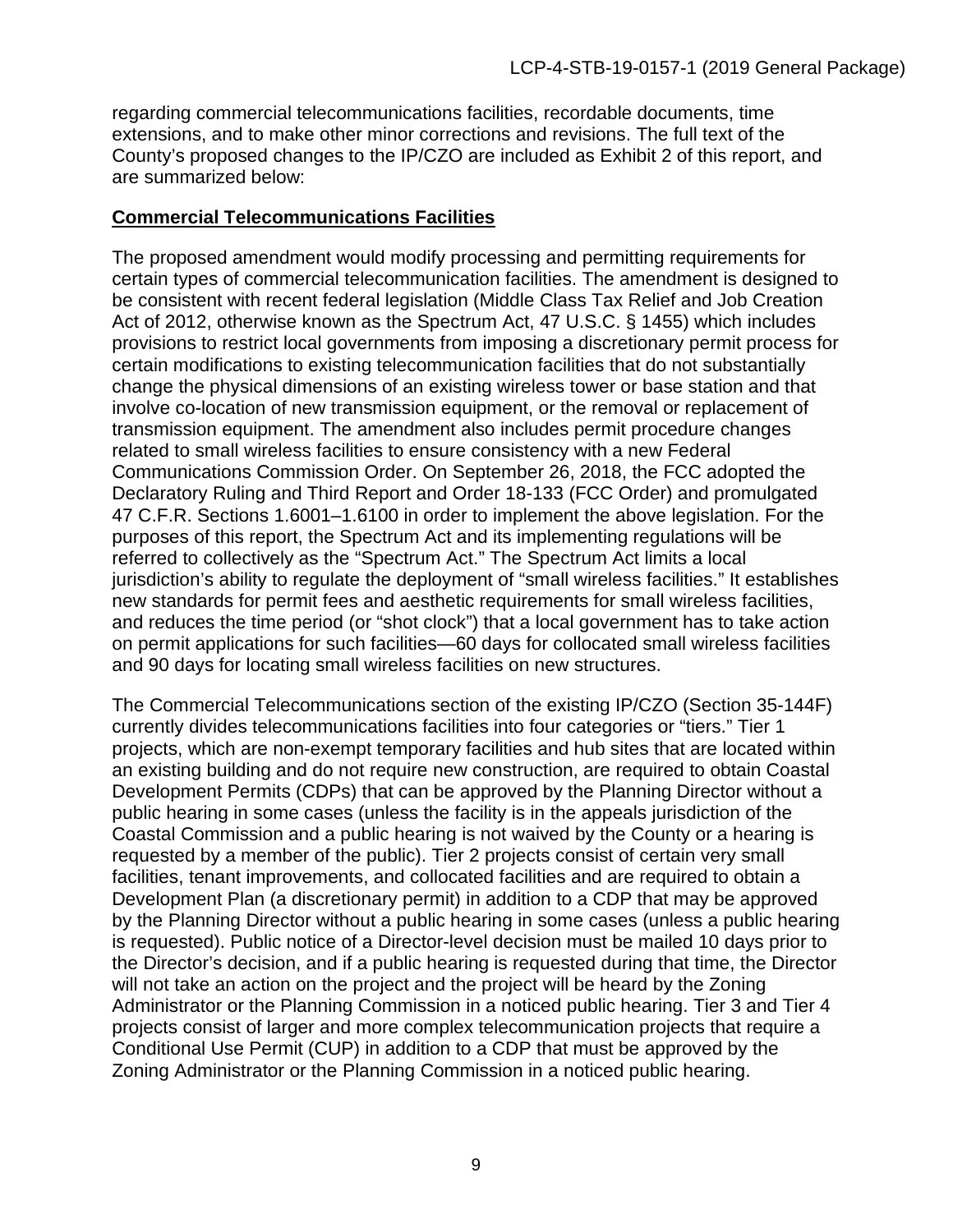#### *Proposed Tier 1 Permit Structure Changes*

Under the proposed amendment, a new subsection would be added to the tiered permitting structure of Section 35-144F for commercial telecommunication facilities. Tier 1 projects consist of the most basic project types that generally have little potential for environmental impacts, and are permitted through a Coastal Development Permit (CDP) only. With this amendment, a new Tier 1 project category would be added to allow for modifications to an existing eligible wireless telecommunication facility with to be approved with only a ministerial Zoning Clearance, in compliance with the Spectrum Act. As provided in the Spectrum Act and proposed in this amendment, an eligible facility request can only modify an existing wireless facility (i.e. a structure built for the sole purpose of supporting FCC-licensed antennas and associated facilities, or a base station) that has already been permitted by the County for such use (i.e. permitted by a Development Plan, Minor Conditional Use Permit (CUP), or Major CUP, along with a concurrent CDP), and that involves either the collocation of new transmission equipment, the removal of transmission equipment, or the replacement of transmission equipment. Such modifications would not qualify as a Tier 1 project with a ministerial Zoning Clearance if the proposed modifications would substantially change the physical dimensions of the existing wireless tower or base station, as defined by the Spectrum Act. The addition of the new permit tier would allow for any modifications that would not substantially change the dimensions of the facility to be processed through a Zoning Clearance, as they would substantially conform to the existing CDP, and Development Plan, Minor CUP, or Major CUP.

#### *Proposed Tier 2 Permit Structure Changes*

The proposed amendment also includes two changes to the Tier 2 project permit structure. Currently, Tier 2 projects consist of smaller types of facilities located in any zone except residential, and are permitted with a Development Plan and concurrent CDP approved by the County's Planning Director. The first change for this tier is to the size and scope of Tier 2(a) projects from their current designation of "very small facilities" (antennas and associated above ground equipment of not more than a combined volume of one cubic foot), to include slightly larger "small wireless facilities" with size limitations and additional standards defined by 47 C.F.R. § 1.6002(I) (antennas no more than three cubic feet in volume and associated equipment no more than 28 cubic feet in volume). The amended Tier 2(a) includes two standards carried over from "very small facilities"; new objective standards regarding colors and materials, and a new requirement for architectural integration if an antenna were to be mounted on the façade of a building. The permit requirement would continue to be a Director-approved Development Plan with a concurrent CDP. The second change to the Tier 2 permit structure would allow Tier 2(a) small wireless facilities to be permitted in all zones, including residential. Currently, for all wireless facilities proposed within residential zones, no matter how small the facility, they are permitted under Tier 4 and require a major CUP and CDP, which requires a public hearing before the County or the Montecito Planning Commission. These proposed changes would serve to streamline the permit process for small wireless facilities in order to comply with the requirements of the Spectrum Act.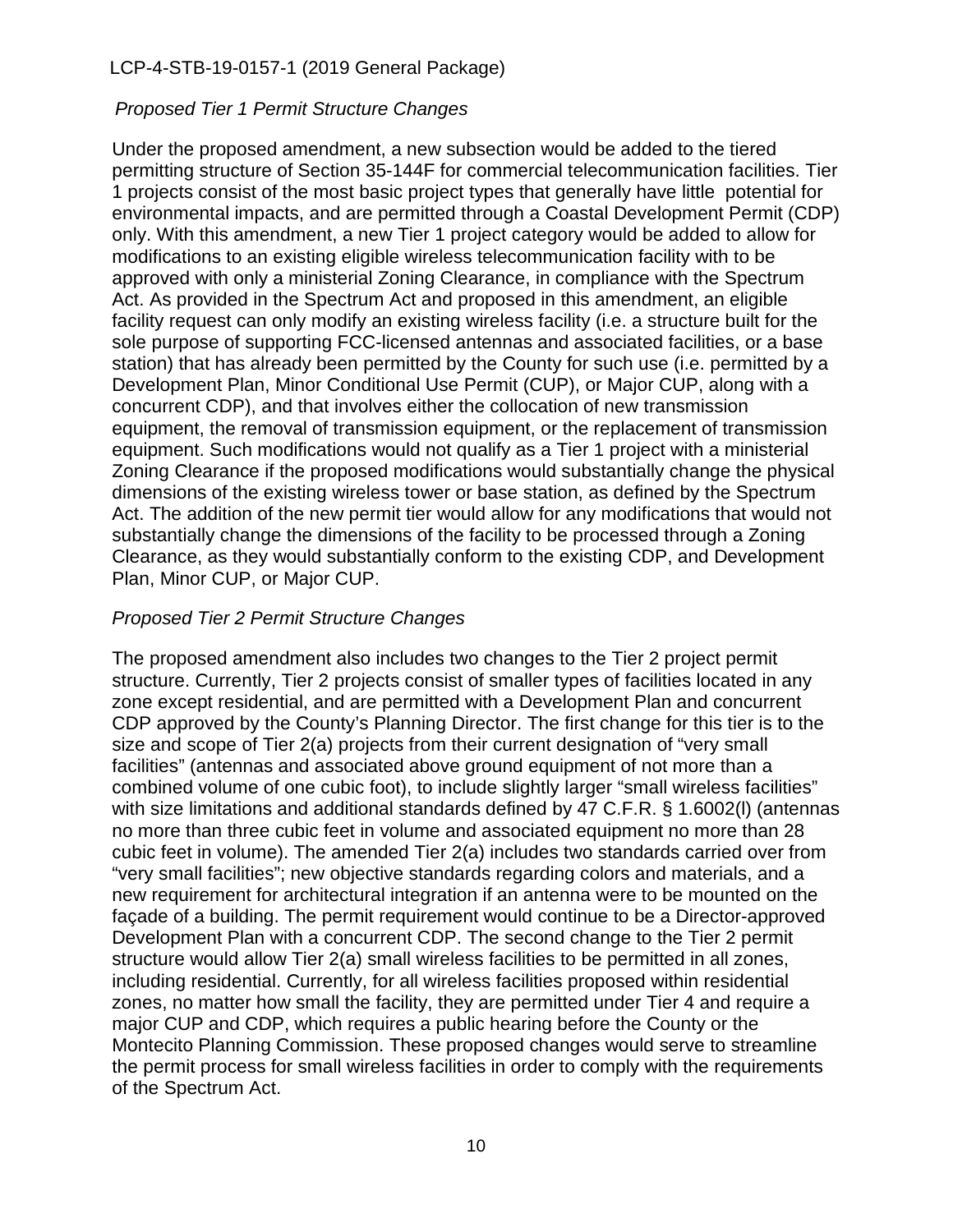#### *Proposed Public Hearing and Noticing Requirement Changes for Tier 2 Projects*

As mentioned previously, one of the main purposes of this amendment is to modify permit procedures to allow the County to comply with the deadlines imposed by the Spectrum Act. Currently, the required CDP and Development Plan for Tier 2 facility projects may be acted upon by the Director and do not mandate a public hearing unless a public hearing is requested. A notice of a pending decision must be mailed ten days prior to the Director's decision and include a statement that the person to whom the notice was mailed may request a public hearing. If a public hearing is requested during the ten day noticing period, the Director will not take an action on the project and the project will be heard by the Zoning Administrator or the Planning Commission in a noticed public hearing. The County has stated that the current hearing process does not provide adequate time for the County to process Tier 2 telecommunication facility projects within the 60 or 90 day timelines required by the FCC Order; thus, the amendment also proposes to revise the Tier 2 permit requirements to remove the option for a noticed recipient to request a public hearing for Tier 2 facility projects. The County asserts that holding a public hearing upon request would not be feasible within the 60 or 90 day deadlines for action that are mandated by the federal regulations. As such, the proposed amendment would allow a Director-level approval of the CDP and Development Plan for Tier 2 projects without an opportunity for public hearing upon request. However, all other noticing requirements and the ability to appeal a Director's decision would remain unchanged.

#### *Proposed Changes to Required Findings for Telecommunication Projects*

In order to bring the telecommunication facility regulations of IP/CZO Section 35-144F into accordance with the Spectrum Act, the amendment proposes to remove the "significant gap" and "least intrusive means" findings from the required findings to approve a telecommunications facility. Currently, the LCP requires applicants to demonstrate, and decision makers to find, that (1) the approval of a wireless facility in a certain location is necessary to provide coverage for an area that would not otherwise be served by the carrier proposing the facility, and (2) the applicant has demonstrated that the proposed facility design and location are the least intrusive means feasible of filling that gap in coverage or capacity. These findings were adopted on the bases of the test applied by the 9th Circuit Court of Appeal in *T-Mobile USA, Inc. v. City of Anacortes*, 572 F.3d 987, 995-99 (9th Cir. 2009) to determine if a local regulation prohibits, or has the effect of prohibiting, personal wireless service under the Telecommunications Acts of 1996. In implementing these regulations, the FCC rejected the use of the 9th Circuit's "significant gap/least intrusive means" test, and instead reaffirmed the test set forth in the FCC's *California Payphone* decision (*California Payphone Ass'n*,12 FCC Rcd 14191 (1997)), which determined that a local regulation must "materially limit or inhibit the ability of any competitor or potential competitor to compete in a fair and balanced legal and regulatory environment" in order to constitute an "effective prohibition." Therefore, the amendment deletes the "significant gap" and "least intrusive means" findings from Section 35-144F of the IP/CZO in order to bring it into conformance with the 2018 FCC Order.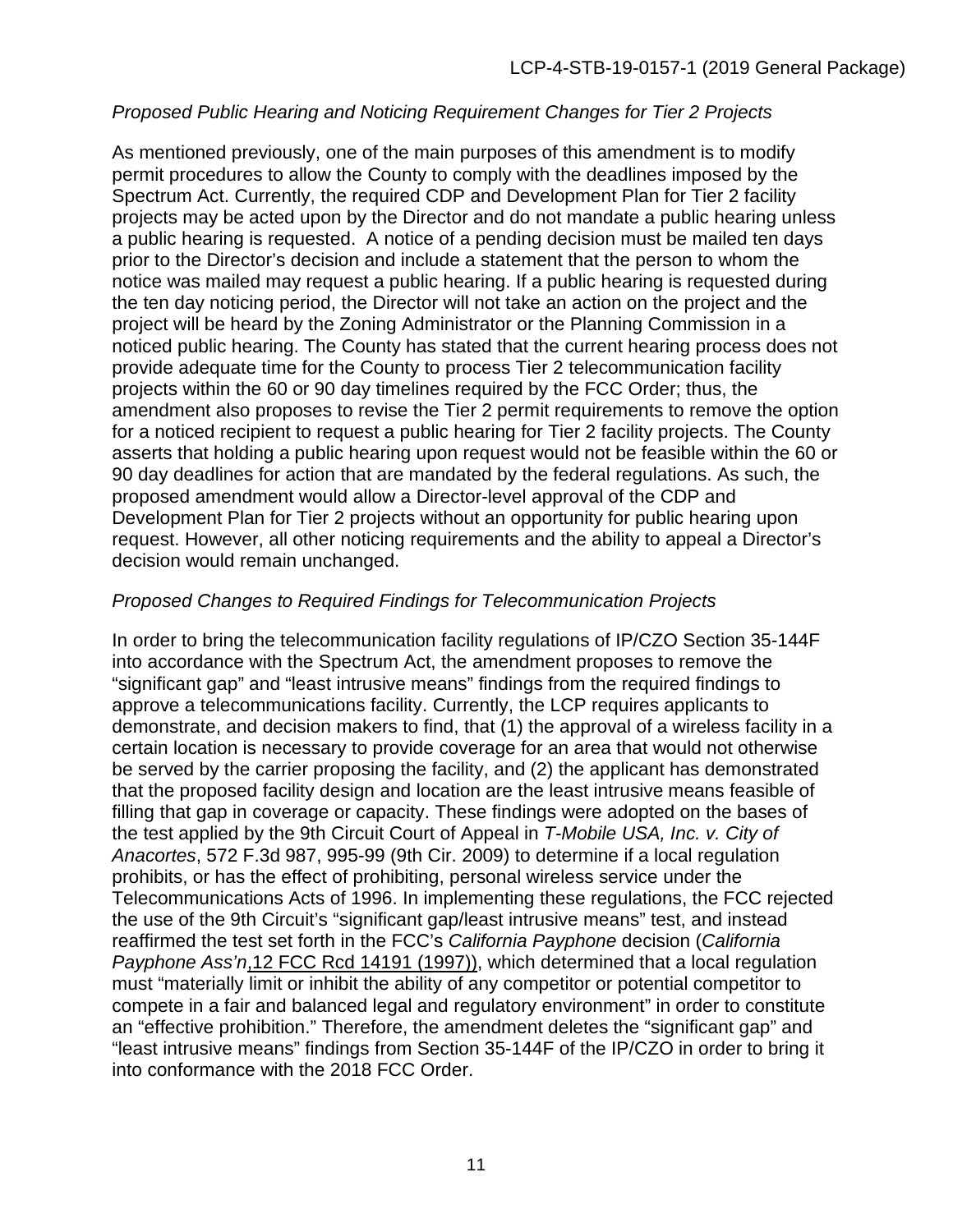### **Recordable Documents**

Another component of the proposed amendment request is to add a new Recordable Documents section (Section 35-179D) to the IP/CZO to authorize the recordation of certain documents with the Santa Barbara County Clerk-Recorder to ensure consistency with state law. California Government Code Section 27201(a)(1)(A) allows the County Clerk-Recorder to record documents authorized by local ordinance and this law is the basis for the County to record certain Notices to Property Owners (NTPO) that are not otherwise statutorily authorized. The County, through mitigation measures and conditions of approval on permits, currently requires the recordation of a variety of documents, including NTPOs. Some of these documents are statutorily authorized while others are not, nor are they authorized by a local ordinance. This inconsistency with state law has led to complications when a property owner attempts to record a document in compliance with permit conditions of approval and the County Clerk-Recorder determines that the documents can't be recorded because it is not authorized by statute or local ordinance. The proposed amendment would add a new section (Section 35-179D) to the IP/CZO, which authorizes the recordation of NTPOs and other documents (such as notices and agreements) when required pursuant to permit conditions of approval. The amendment also identifies uses for which permit conditions of approval typically require the recordation of said documents.

#### **Time Extensions Due to Economic Hardship**

As part of the subject amendment request, an expired provision regarding time extensions due to economic hardship will be deleted from the IP/CZO. Following the economic downturn of the late 2000s, a new provision (Section 35-179B.D.8) was added to the IP/CZO, which allowed the Director to extend the expiration of a planning permit or entitlement for an additional 24-month period, provided the Director determined it was necessary due to an economic hardship. Included within the provision of Section 35-179B.D.8 was the stipulation that the subsection "shall expire, and be of no further force or effect, on January 12, 2015, unless extended by ordinance". The subject amendment proposes to delete these provisions, as they were not extended by ordinance and have not been in effect since January 12, 2015.

#### **Floor Below Grade Adjustment Figures**

The LCP amendment also includes a change to Section 35-191 (Summerland Community Plan Overlay) of the certified IP/CZO which currently includes Figures 13-1, 13-2, and 13-3 that illustrate the calculation of the floor below grade adjustment. This adjustment is used to determine the amount of floor area of a "floor below grade" (a basement or other floor of living space that is wholly or partially located below the existing grade of the project site) that must be included in the total floor area of a residence for the purpose of conforming to the maximum total floor area standard in the Summerland Community Plan area of the County. The amendment includes minor revisions to these figures to provide a clearer and more illustrative example of the floor below grade adjustment. The proposed changes would also renumber and title the figures as Figure 13-1. The methodology to calculate the floor area would not change.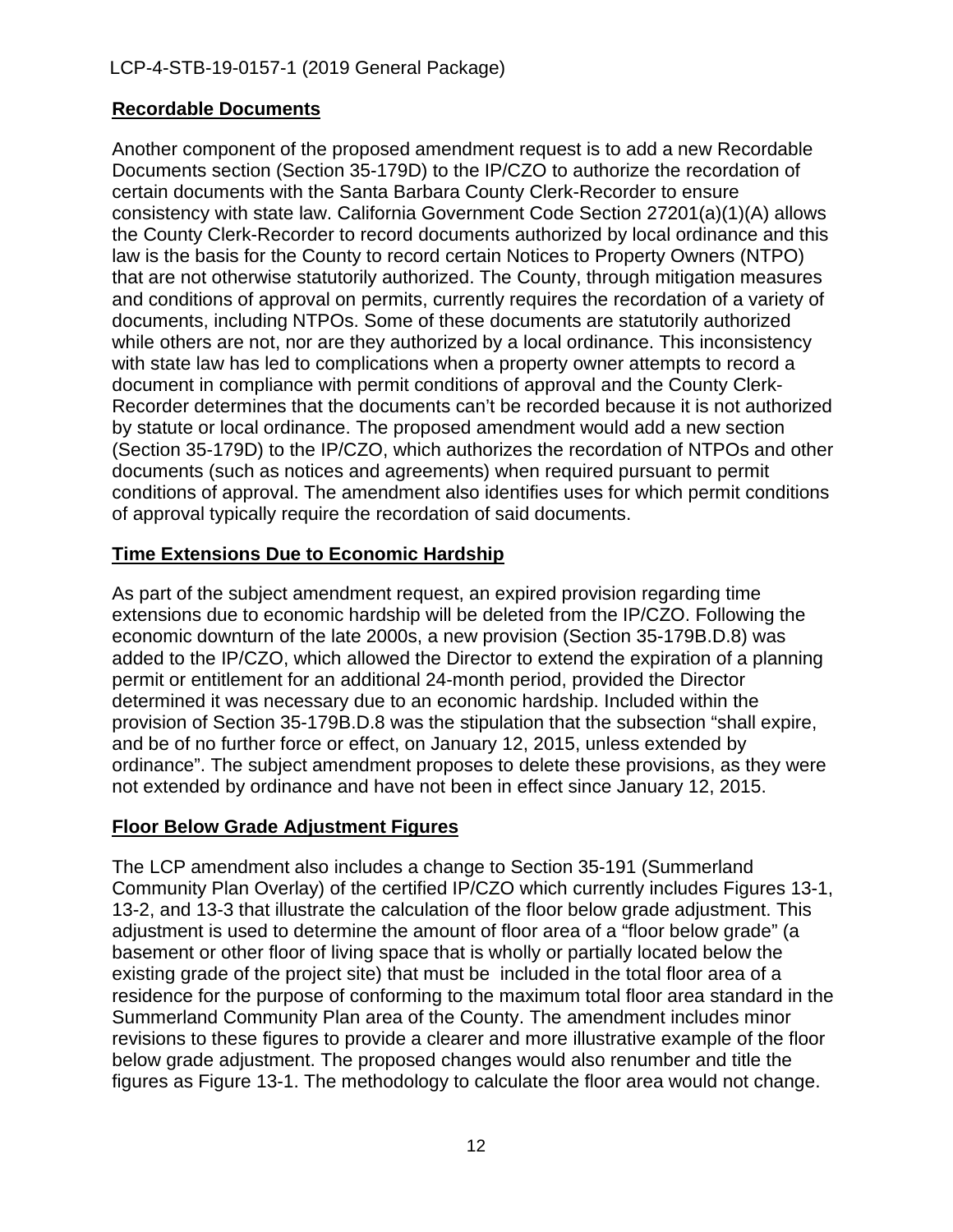#### **Other Minor Changes**

The proposed amendment also includes other minor changes, such as amending Section 35-58 (Definitions) of the IP/CZO to add a new definition ("Telecommunication Facility, Base Station") to comply with federal telecommunication regulations, and to reorder and renumber Division 15 (Montecito Community Plan Overlay District), Division 16 (Toro Canyon Plan Overlay District), and Division 18 (Gaviota Coast Plan Overlay) of the IP/CZO to Division 15 (Toro Canyon Plan Overlay District), Division 16 (Montecito Community Plan Overlay District), and Division 17 (Gaviota Coast Plan Overlay). No other text changes are proposed within any of these Divisions. All corresponding references to those Divisions in the LCP would be corrected.

### <span id="page-12-0"></span>**B. Background Federal Preemption**

A primary component of the subject LCP amendment includes changes to the regulation of wireless service facilities that are also regulated by federal law. The proposed amendment was necessitated by changes in federal law enacted prior to the submission of this LCP amendment and which affect the County's ability to process commercial telecommunications projects in a timely manner. With this understanding, the consideration of this LCP amendment must take into account changes in federal law, as further discussed below.

The Federal Telecommunications Act of 1996 (the Telecommunications Act) established federal regulatory authority over the deployment of personal wireless telecommunications facilities across the nation. The Telecommunications Act preserved local zoning authority over the placement, construction, and modification of personal wireless service facilities. That local authority is subject to several limitations, including that local regulation must not "prohibit or have the effect of prohibiting" the provision of personal wireless services, and local governments must act on applications to deploy personal wireless facilities "within a reasonable period of time". In 1997, the County adopted a tiered permitting structure in order to comply with the new regulations. In 2011, the County amended the tiered permitting structure to increase public hearings for certain projects, increase public noticing, and establish requirements and findings regarding the existence of a gap in coverage or capacity and alternative siting (least intrusive means analysis).

In November of 2009, the FCC adopted and released a Declaratory Ruling concerning provisions in 47 U.S.C. Sections 253 (Removal of Barriers to Entry) and 332(c)(7), regarding state and local review of wireless facility siting options and interpreting the requirement that local governments act on applications "within a reasonable period of time". This Declaratory Ruling provided direction that affected the County's processing requirements. The FCC found that a "reasonable period of time" was presumptively 90 days for collocated facilities applications and 150 days for all other applications. If state or local governments do not act upon applications within those timeframes, then a personal wireless service provider may claim that a prohibited "failure to act" under 47 U.S.C. Section 332(c)(7) has occurred and personal wireless service providers may seek redress in court within 30 days, as provided in 47 U.S.C. Section 332(c)(7)(B)(v). The state or local government would have the opportunity to rebut the presumption of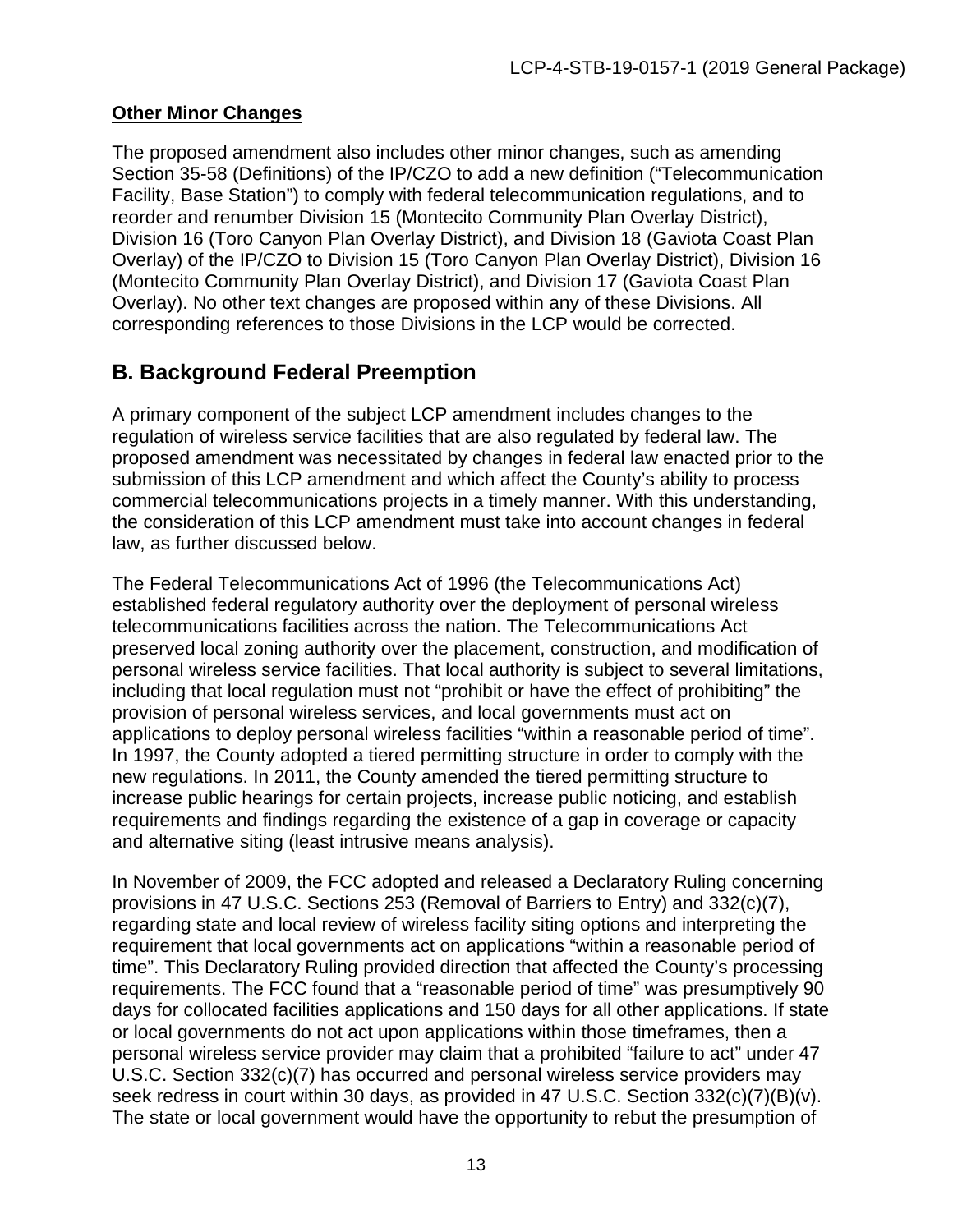reasonableness. In addition, under California Government Code Section 65964.1, an application for a personal wireless facility may be deemed approved if the County does not take action on the application in accordance with the time periods and procedures established by the FCC. The federal government has since enacted a new law and promulgated new regulations that affect the County's review of wireless telecommunications facilities, which have required the County to amend the zoning ordinance to comply with these regulations. The Spectrum Act required that local governments ministerially approve an "eligible facilities request" for a modification of an "existing wireless tower or base station" that does not "substantially change the physical dimensions" of that facility. The Spectrum Act also established new timeframes (known as "shot clocks") for these applications, requiring the County to approve the modification requests within 60 days of application submittal. The Spectrum Act did not modify the original shot clocks for other collocated facilities applications (90 days) and applications for facilities that are not collocated (150 days).

Additionally, on September 16, 2018, the FCC adopted the Declaratory Ruling and Third Report and Order 18-133 (FCC Order). The FCC Order limits a local jurisdiction's ability to regulate the deployment of "small wireless facilities", and establishes new standards for permit fees and aesthetic requirements for small wireless facilities. The Order also reduces the shot clocks to 60 days for collocated small wireless facilities and 90 days for small wireless facilities located on new structures. The goal of the new FCC Order is to ensure that the deployment of small wireless facilities is not materially impeded by local government regulations. According to the County, the proposed amendment modifies permit processing procedures to comply with the recent FCC Order regarding shorter processing time requirements, through revisions to the tiered permitting structure and to the contents of notice. As described further below, the suggested modifications would change the processing requirements to conform with the coastal development permit public hearing requirements of the Coastal Act while also allowing compliance with the shorter processing timelines required by the FCC Order.

## <span id="page-13-0"></span>**C. Consistency Analysis**

The standard of review for the proposed amendment to the Implementation Plan/Coastal Zoning Ordinance (IP/CZO) of the certified Local Coastal Program (LCP), pursuant to Section 30513 and 30514 of the Coastal Act, is whether the IP/CZO, with the proposed amendment, would be in conformance with, and adequate to carry out, the provisions of the Land Use Plan (LUP) portion of Santa Barbara County's certified LCP. The proposed amendment's consistency with the certified LUP is detailed below.

#### <span id="page-13-1"></span>**Commercial Telecommunication Facilities**

All Chapter 3 policies of the Coastal Act have been incorporated in their entirety in the certified County LUP as guiding policies pursuant to Policy 1-1 of the LUP.

Section 30250(a) of the Coastal Act states:

#### **New residential, commercial, or industrial development, except as**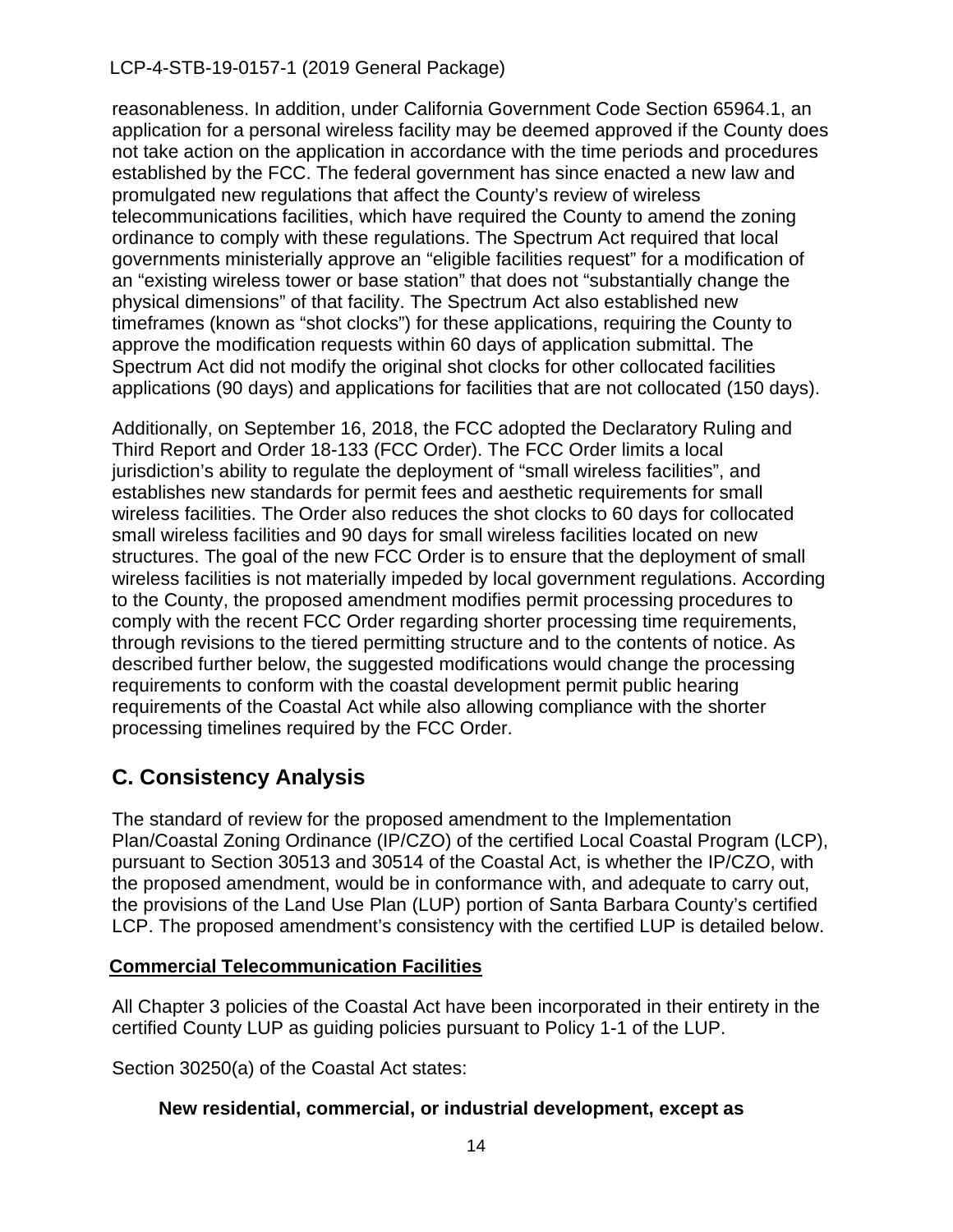**otherwise provided in this division, shall be located within, contiguous with, or in close proximity to, existing developed areas able to accommodate it or, where such areas are not able to accommodate it, in other areas with adequate public services and where it will not have significant adverse effects, either individually or cumulatively, on coastal resources. In addition, land divisions, other than leases for agricultural uses, outside existing developed areas shall be permitted where 50 percent of the usable parcels in the area have been developed and the created parcels would be no smaller than the average size of the surrounding parcels.**

In order to ensure that new development is sited in areas able to accommodate it and where it will not have significant cumulative impacts on coastal resources, as required by Section 30250 of the Coastal Act (incorporated by reference into the certified LUP), the siting and design of new development must adhere to the requirements of other applicable policies of the certified LUP. Such policies include but are not limited to, policies and provisions regarding coastal protection and the protection of agricultural productivity, bluff top development, environmentally sensitive habitat areas, public access, visual resources, and shoreline processes and development.

The County's LUP does not contain details about CDP processing and procedures, as those details are addressed in the IP/CZO. The LUP does, however, provide policies and provisions to protect coastal resources, and the processing of CDPs is one of the key means of implementing these protection policies. Since the proposed amendment modifies the processing provisions of CDPs related to commercial telecommunication facilities, those portions of the amendment must also be reviewed for consistency with the relevant permit processing requirements of the Coastal Act and the Commission's Regulations.

The proposed amendment would add a new Tier 1 project category, Tier 1(b), to the tiered permitting structure of IP/CZO Section 35-144F for commercial telecommunication facilities. This new category would allow for modifications to an existing eligible wireless telecommunication facility without a CDP and with only a ministerial Zoning Clearance, in an attempt to comply with the Spectrum Act. As provided in the Spectrum Act and proposed in this amendment, an eligible facility request can only modify an existing wireless facility (i.e. a structure built for the sole purpose of supporting FCC-licensed antennas and associated facilities, or a base station) that has already been permitted by the County for such use (i.e. permitted by a Development Plan, Minor Conditional Use Permit (CUP), or Major CUP, along with a concurrent CDP), and that involves either the collocation of new transmission equipment, the removal of transmission equipment, or the replacement of transmission equipment.

Such modifications would not be allowed to be processed as a Tier 1(b) project (i.e. with just a ministerial Zoning Clearance) if the proposed modifications would "substantially change" the physical dimensions of the existing wireless tower or base station, as defined by the Spectrum Act (47 C.F.R. § 1.6100). For wireless towers located within a public right-of-way or base station, a substantial change would exist if (1) the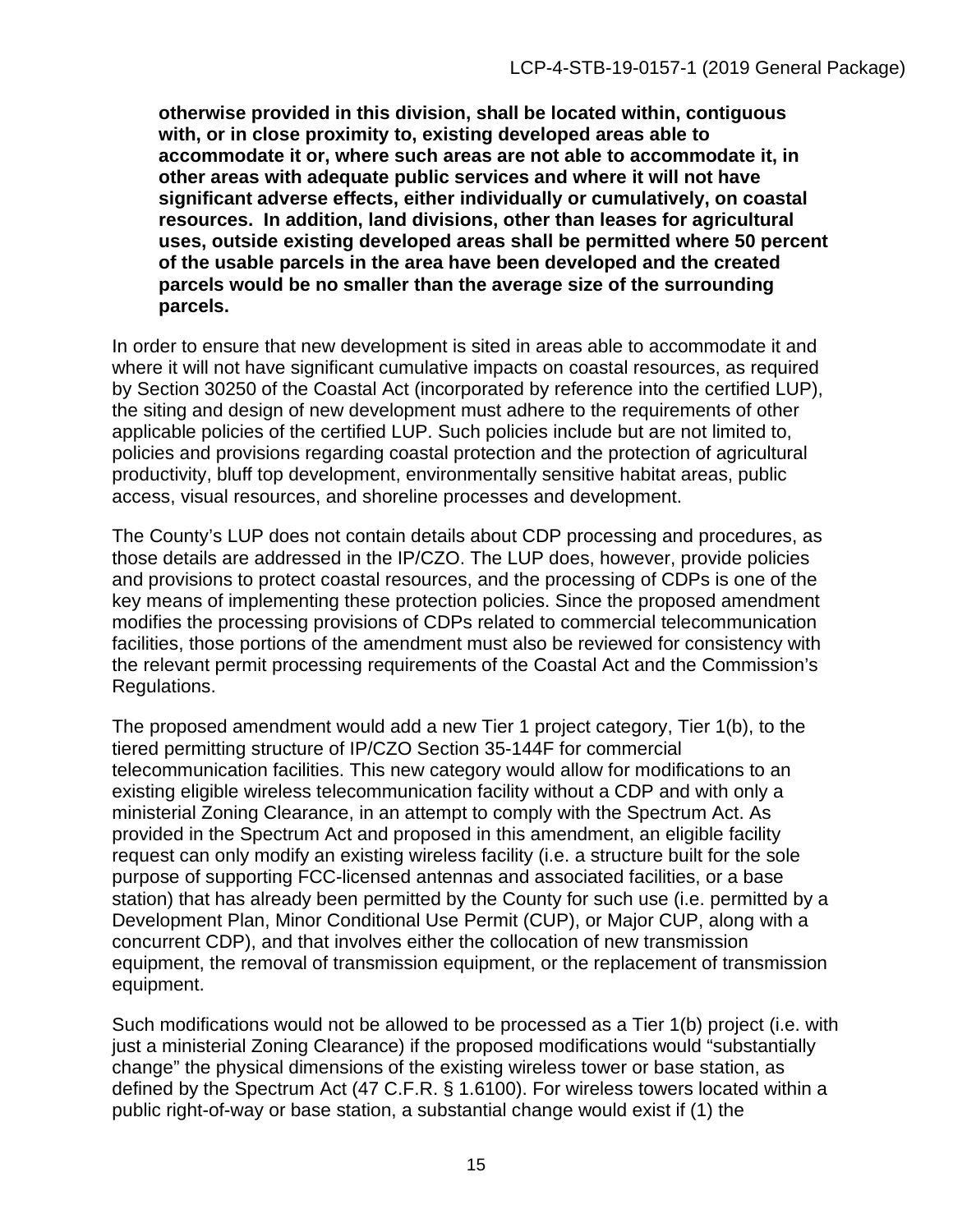modification increases the height of the structure by more than 10 percent, or by more than 10 feet, whichever is greater, or (2) the modification adds an appurtenance to the body of the structure by more than six feet, or (3) the modification involves installation of any new equipment cabinets on the ground if there are no pre-existing ground cabinets associated with the structure, or (4) the modification involves installation of ground cabinets that are more than 10 percent larger in height or overall volume than any other ground cabinets associated with the structure. 47 C.F.R. § 1.6100(b)(7)(i). For wireless towers not located within the public right-of-way, a substantial change would exist if (1) the modification increases the height of the structure by more than 10 percent, or by the height of one additional antenna array with separation from the nearest antenna not to exceed 20 feet, whichever is greater, or (2) the modification adds an appurtenance to the body of the tower by more than twenty feet, or by more than the width of the tower structure at the level of the appurtenance, whichever is greater. 47 C.F.R. §  $1.6100(b)(7)(ii)$ .

When proposed modifications to an existing wireless tower or base station do not exceed the physical dimensions identified above, federal law requires local governments to approve or deny<sup>[1](#page-15-0)</sup> the modifications within 60 days of application submittal. The County proposes to process these Tier 1(b) Spectrum Act facility modification projects through a ministerial Zoning Clearance, rather than a CDP, in order to expedite these projects to meet the federal deadline. However, a Zoning Clearance is not a type of CDP action under the County's IP/CZO and not all facility modifications that qualify as Tier 1(b) projects may be exempt from the requirement to obtain a CDP pursuant to the permit exemptions identified in the County's certified IP/CZO as well as in Section 30610 of the Coastal Act and further specified in Chapter 6 of the Commission's regulations. Section 35-51B of the County's IP/CZO and Section 13253 of the Commission's regulations identify the classes of development associated with improvements to existing structures that require a CDP because they involve a risk of adverse environmental effect.

While it is likely that many projects that fall under the guidelines of 47 C.F.R. § 1.6100(b)(7)(i)-(ii) will also qualify for an exemption, some may not. Facility modifications that involve collocation of new transmission equipment or the removal or replacement of transmission equipment in certain locations can have the potential to result in impacts to coastal resources. The modifications can impact public views of the coast and the ocean, or if located within or immediately adjacent to environmentally sensitive habitat areas (ESHA), can result in direct and/or indirect impacts to surrounding habitat and wildlife, such as creating a predator perch, shadow effects or noise disturbance. Projects that involve a risk of such impacts require approval of a CDP because it is through the review and approval of a CDP that the policies of the certified LCP are invoked, impacts are assessed, project alternatives are considered, and mitigation measures are incorporated. Without this process, adequate coastal resource protection cannot be assured.

<span id="page-15-0"></span><sup>1</sup> 47 C.F.R. § 1.6100(c) says, "A State or local government may not deny and shall approve any eligible facilities request" and Subsection (c)(4) says, "In the event the reviewing State or local government fails to approve or deny a request seeking approval under this section within the timeframe for review (accounting for any tolling), the request shall be deemed granted."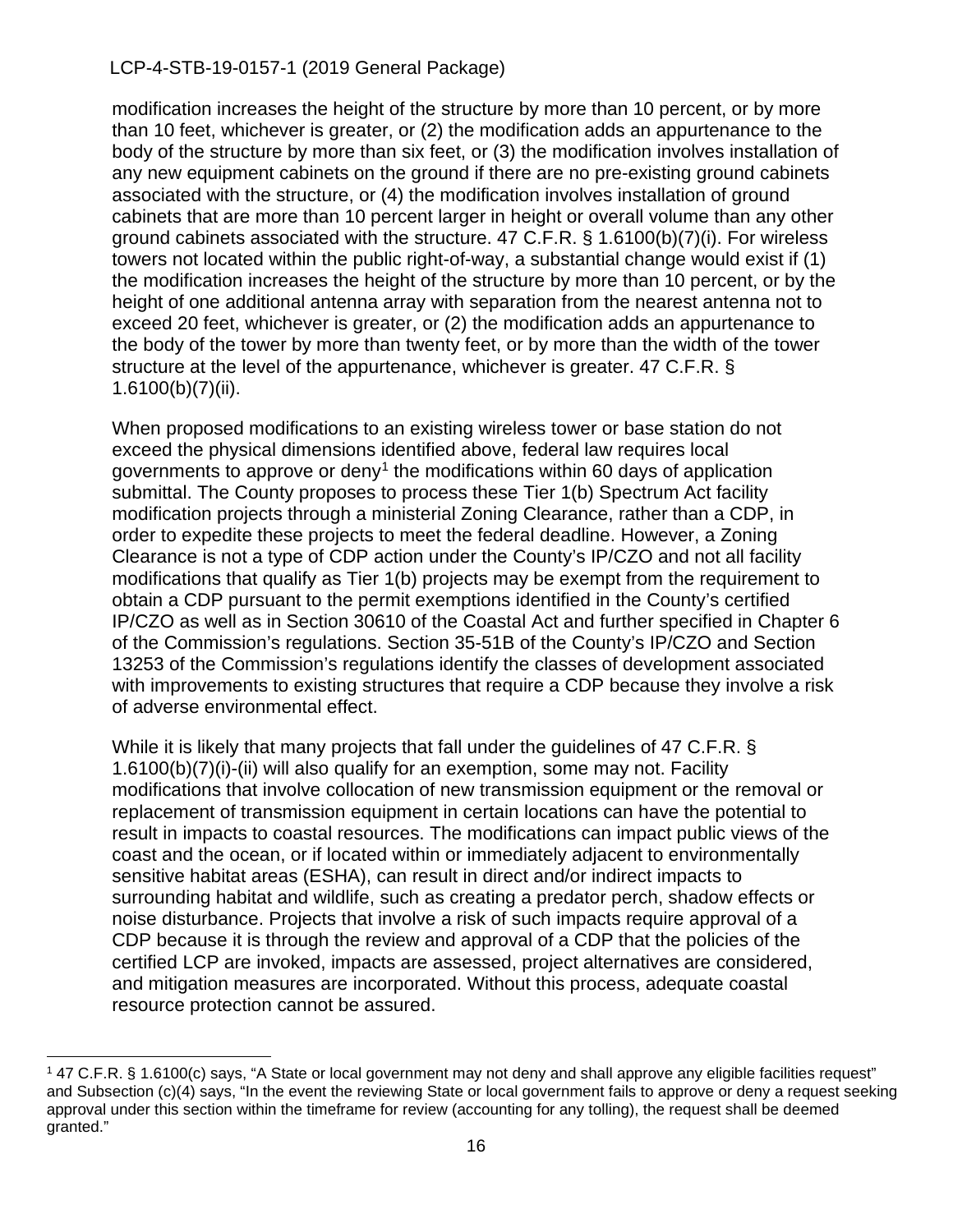Therefore, to be consistent with the permitting requirements of the LCP and Coastal Act and to adequately protect coastal resources, **Suggested Modification 1** is necessary to clarify that a CDP is required for Tier 1(b) Spectrum Act facility modifications, unless determined to be exempt from the requirement to obtain a CDP, in which case, only a Zoning Clearance would be required. When a CDP is required for eligible Tier 1(b) projects, it can be approved by the Director without a public hearing, unless the facility is in the appeals jurisdiction of the Coastal Commission and a public hearing is not waived by the county or a hearing is not requested by a member of the public. In cases where a facility modification is proposed within the appeals jurisdiction of the Coastal Commission, the County would need to process the application more quickly in order to comply with the 60 day deadline for County action under federal law and to account for the potential need for a public hearing under the LCP if a hearing is requested by a noticed recipient.

The proposed amendment also includes expanding the scope of telecommunication facilities that may be processed as Tier 2(a) projects through a Director-approved Development Plan and CDP. Instead of Tier 2(a) projects being limited to "very small facilities" in non-residential zones only, the proposed amendment would allow slightly larger "small wireless facilities" in all zones, including residential zones, subject to size limitations and additional standards as defined by the Spectrum Act. Currently, all wireless facilities proposed within residential zones, no matter how small the facility, are permitted as Tier 4 projects that require a major CUP and CDP with a public hearing before the County or the Montecito Planning Commission. The proposed amendment would serve to streamline the permit process for small wireless facilities in order to comply with the requirements of the Spectrum Act. Although the proposed amendment includes size limitations regarding what facilities may be processed as a Tier 2(a) project, instead of a Tier 3 or 4 project, the maximum allowable height for any antennas and associated support structures for such facilities would not change, and the requirement for a CDP would not change. The only difference is in how the permit is processed and the hearing requirement.

Currently, the required CDP and Development Plan for Tier 2 facility projects may be acted upon by the Planning Director and do not mandate a public hearing unless a public hearing is requested by a noticed recipient. A notice of a pending decision must be mailed to residents of property located within a 300 foot radius of the parcel at least ten days prior to the Director decision and include a statement that the person to whom the notice was mailed may request a public hearing. If a public hearing is requested during the ten day noticing period, the Director will not take an action on the project and the project will be heard by the Zoning Administrator or the Planning Commission in a noticed public hearing. The County has stated that the current hearing process does not provide adequate time for the County to process Tier 2 telecommunication facility projects within the 60 or 90 day timelines required by the Spectrum Act. This shot clock is 60 days for collocated small wireless facilities and 90 days for locating small wireless facilities on new structures. The amendment would revise the Tier 2 permit requirements to remove the option for a noticed recipient to request a public hearing for Tier 2 facility projects. As such, the proposed amendment would allow a Director-level approval of the CDP and Development Plan for Tier 2 projects without an opportunity for public hearing upon request.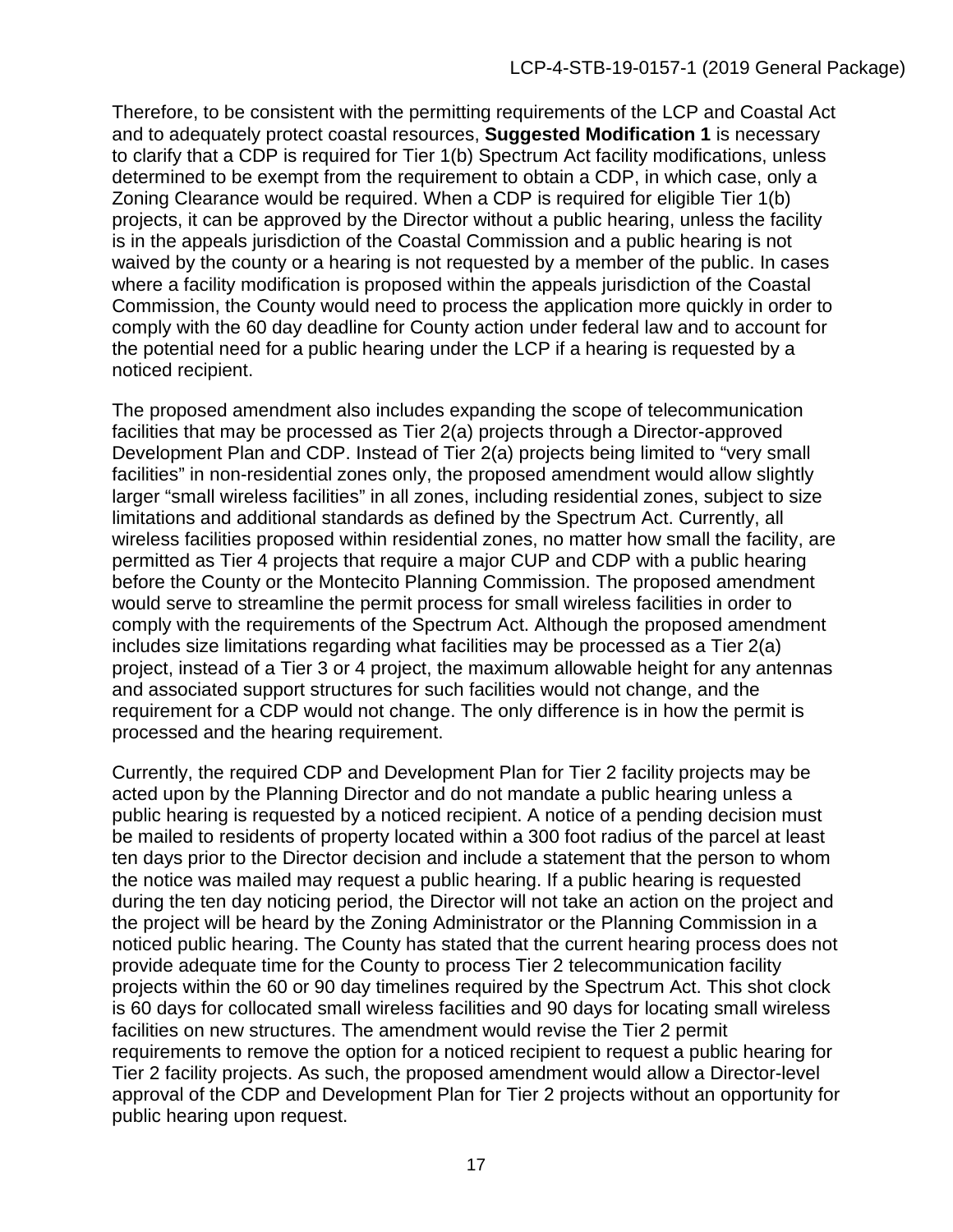However, Section 13566 of the Commission's regulations requires public participation in the form of at least one public hearing for all appealable CDP's, and Section 30624.9 of the Coastal Act also provides for public participation in the form of a public hearing if a noticed recipient requests a hearing. However, Section 30624.9 also allows public hearing requirements to be waived for minor development that meets certain requirements after public notice is provided.. To comply with the public hearing mandate of the Coastal Act for CDP's, **Suggested Modifications 1 and 2** are necessary to restore the public hearing requirement and noticing language for Tier 2 project applications that is proposed to be deleted from Subsection B of Section 35-144F (Commercial Telecommunications Facilities) and Section 35-181.8 (Contents of Notice) of the County's IP/CZO. These sections provide that the Director shall act as the decision-maker on a Development Plan and CDP for Tier 2 projects, unless a public hearing is requested. Public notice of a Director-level decision must be mailed 10 days prior to the Director's decision, and if a public hearing is requested during that time, the Director will not take an action on the project and the project will be heard by the Zoning Administrator or the Planning Commission in a noticed public hearing.

**Suggested Modifications 1 and 2** also clarify that this hearing provision is only applicable to facilities that are appealable to the Coastal Commission since the Coastal Act requires at least one public hearing to be held for appealable development if one is requested. In cases where a Tier 2 facility is proposed within the appeals jurisdiction of the Coastal Commission, the County would need to process the application more quickly in order to comply with the 60 and 90 day deadlines for County action under federal law and to account for the potential need for a public hearing under the LCP if a hearing is requested by a noticed recipient. The Commission finds that only if modified as suggested above, the proposed amendment will be consistent with, and adequate to carry out, the relevant permit processing requirements of the Coastal Act and the Commission's Regulations as incorporated by reference into the LUP.

The proposed amendment to the commercial telecommunication facilities section of the County's IP/CZO also includes other minor changes to conform with the Spectrum Act. There are existing standards in the LCP for telecommunication projects regarding the protection of visual resources, environmentally sensitive habitat, agricultural resources, and public access, and those would not change as part of this amendment request. However, the subject amendment includes additional standards regarding colors, materials, and architectural integration for Tier 2 projects in compliance with the Spectrum Act, and these would serve to strengthen existing standards and protect visual impacts consistent with the visual resource protection policies of the certified LUP.

<span id="page-17-0"></span>Therefore, for the reasons discussed above, the Commission finds that only if modified as suggested will the IP/CZO amendment regarding commercial telecommunication facilities conform with and be adequate to carry out the applicable policies of the certified LUP and the relevant permit processing requirements of the Coastal Act and the Commission's Regulations.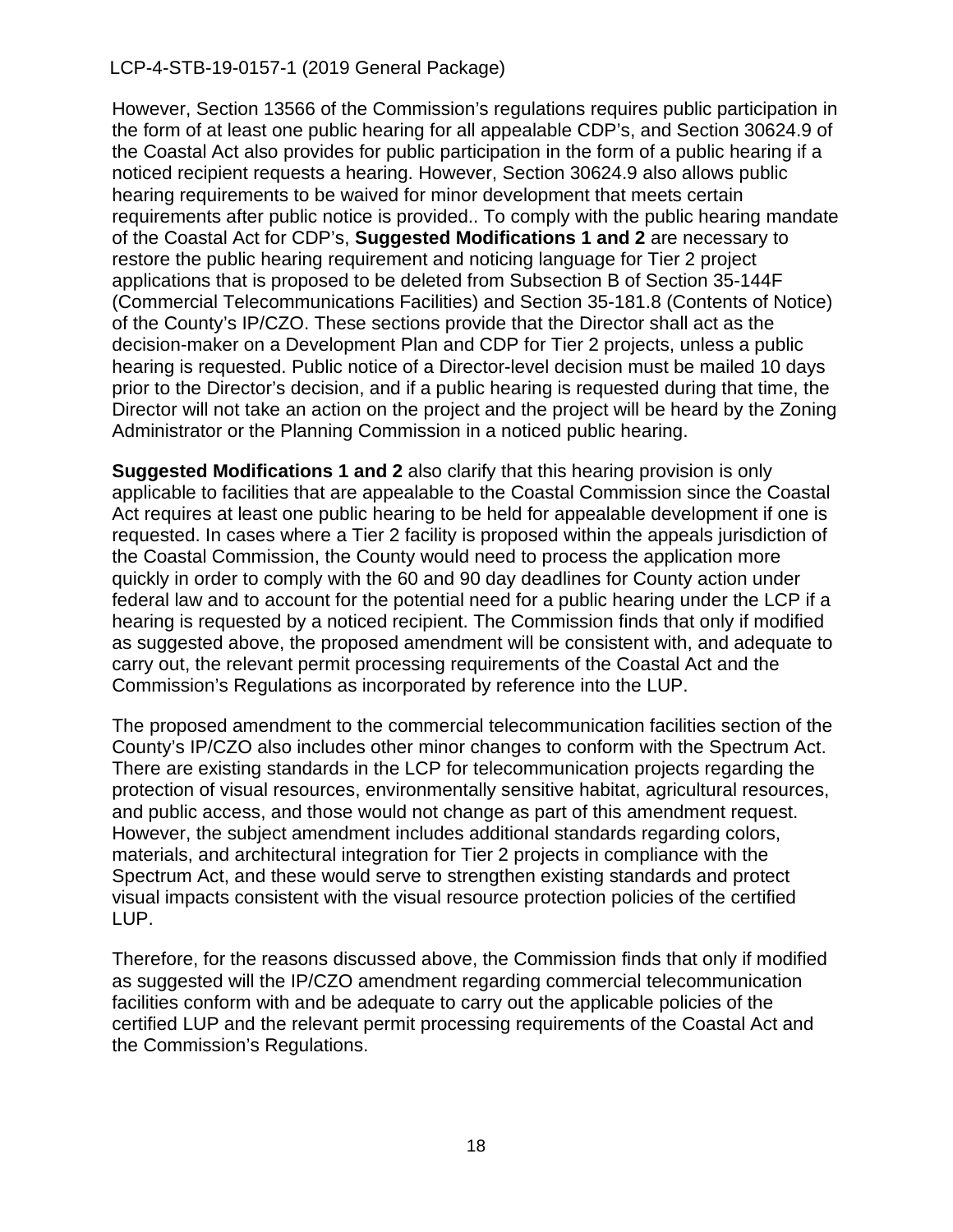#### **Recordable Documents and Other Minor Changes**

#### Recordable Documents

The IP/CZO requires the recordation of Notice to Property Owners (NTPOs) for certain structures and/or uses identified in the zoning ordinance. Some examples include agriculture employee dwellings (Section 35-144R.G), guest houses (35-120.11), and home occupations (35-121.3.2). Some of these documents are statutorily authorized while others are not, nor are they authorized by a local ordinance. The County has experienced complications when a property owner attempts to record a document in compliance with permit conditions of approval and the County Clerk-Recorder determines that the documents can't be recorded because it is not authorized by statute or local ordinance. The amendment to the IP/CZO would add a new Recordable Documents section to the IP/CZO (Section 35-179D), to authorize the recordation of certain documents with the Santa Barbara County Clerk-Recorder when required pursuant to permit conditions of approval. The intent is to ensure consistency with California Government Code Section 27201(a)(1)(A), which allows the County Clerk-Recorder to record documents authorized by local ordinance and this law is the basis for the County to record certain Notices to Property Owners (NTPO) that are not otherwise statutorily authorized. As such, the amendment clarifies the broad types of documents that can be recorded, so as to allow the County Clerk-Recorder to record necessary documents for permits. These proposed changes do not create any adverse impacts to coastal resources and are consistent with, and adequate to carry out, the policies of the certified LUP.

#### Other Minor Changes

The proposed amendment also includes other minor changes, such as amending Section 35-58 (Definitions) of the IP/CZO to add a new definition ("Telecommunication Facility, Base Station") to comply with federal telecommunication regulations, and reordering and renumbering Division 15 (Montecito Community Plan Overlay District), Division 16 (Toro Canyon Plan Overlay District), and Division 18 (Gaviota Coast Plan Overlay) of the IP/CZO to Division 15 (Toro Canyon Plan Overlay District), Division 16 (Montecito Community Plan Overlay District), and Division 17 (Gaviota Coast Plan Overlay). No text would be modified within any of these three Divisions. All corresponding references to these Divisions in the LCP would also be corrected.

In addition, an expired provision regarding time extensions due to economic hardship would be deleted from the IP/CZO. Following the economic downturn of the late 2000s, a new provision (Section 35-179B.D.8) was added to the IP/CZO, which allowed the Director to extend the expiration of a planning permit or entitlement for additional 24 month period, provided the Director determined it was necessary due to an economic hardship. Included within the provision of Section 35-179B.D.8 was the stipulation that the subsection "shall expire, and be of no further force or effect, on January 12, 2015, unless extended by ordinance". The subject amendment proposes to delete these provisions, as they were not extended by ordinance and have not been in effect since January 12, 2015.

Section 35-191 (Summerland Community Plan Overlay) of the certified IP/CZO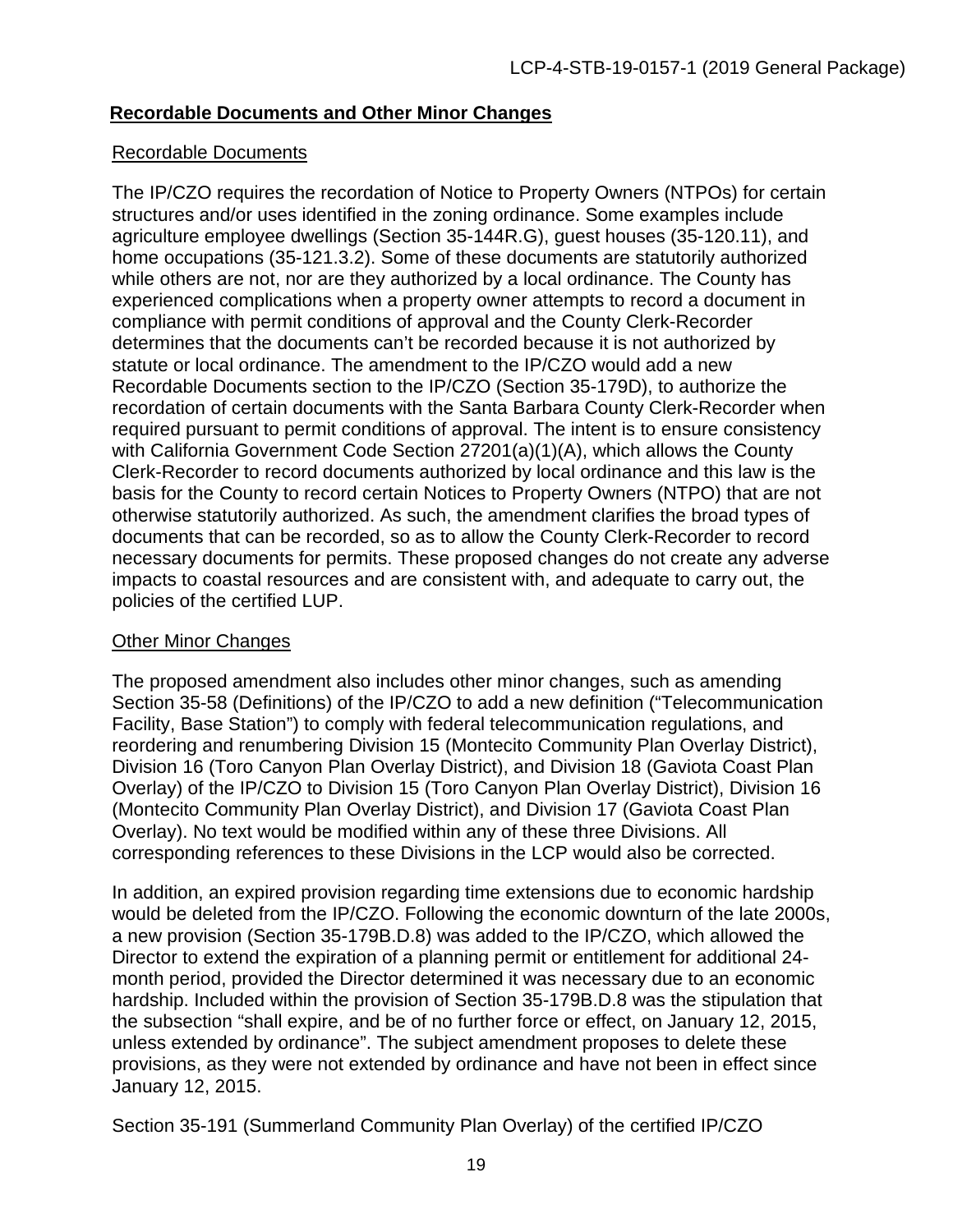currently includes Figures 13-1, 13-2, and 13-3 that illustrate the calculation of the floor below grade adjustment, which is used to determine the amount of floor area of a floor below grade to include in the total floor area of a residence in the Summerland Community Plan area of the County. The amendment includes minor revisions to these figures to provide a clearer and more illustrative example of the floor below grade adjustment. This adjustment is used to determine the amount of floor area of a "floor below grade" (a basement or other floor of living space that is wholly or partially located below the existing grade of the project site) that must be included in the total floor area of a residence for the purpose of conforming to the maximum total floor area standard in the Summerland Community Plan area of the County. The proposed changes would also renumber and title the figures as Figure 13-1. The methodology to calculate the floor area would not change.

None of these revisions would fundamentally alter the intent of the existing IP/CZO and would not affect the consistency of the IP/CZO with the policies of the LUP or its ability to carry out any of the other policies or provisions of the LUP or IP/CZO. Therefore, the Commission finds that these proposed changes are consistent with and adequate to carry out the policies of the LUP.

### <span id="page-19-0"></span>**D. California Environmental Quality Act**

Section 21080.9 of the California Public Resources Code—within the California Environmental Quality Act (CEQA)—exempts local government from the requirement of preparing an environmental impact report (EIR) in connection with its activities and approvals necessary for the preparation and adoption of a local coastal program. Instead, the CEQA responsibilities are assigned to the Coastal Commission; however, the Commission's LCP review and approval program has been found by the Resources Agency to be functionally equivalent to the EIR process. Thus, under CEQA Section 21080.5, the Commission is relieved of the responsibility to prepare an EIR for each LCP action.

Nevertheless, the Commission is required, in approving an LCP submittal, to find that the approval of the proposed LCP, as amended, does conform with CEQA provisions, including the requirement in CEQA section 21080.5(d)(2)(A) that the amended LCP will not be approved or adopted as proposed if there are feasible alternatives or feasible mitigation measures available which would substantially lessen any significant adverse impact which the activity may have on the environment. 14 C.C.R. §§ 13540(f) and 13555(b).

The County's LCP amendment consists of an IP/CZO amendment. As discussed above, the IP/CZO amendment as originally submitted does not conform with, and is not adequate to carry out, the policies of the LUP. The Commission has, therefore, suggested modifications to the proposed IP/CZO to include all feasible measures to ensure that potentially significant environmental impacts of new development are minimized to the maximum extent feasible consistent with the requirements of the Coastal Act. These modifications represent the Commission's analysis and thoughtful consideration of all significant environmental issues raised in public comments received, including with regard to potential direct and cumulative impacts of the